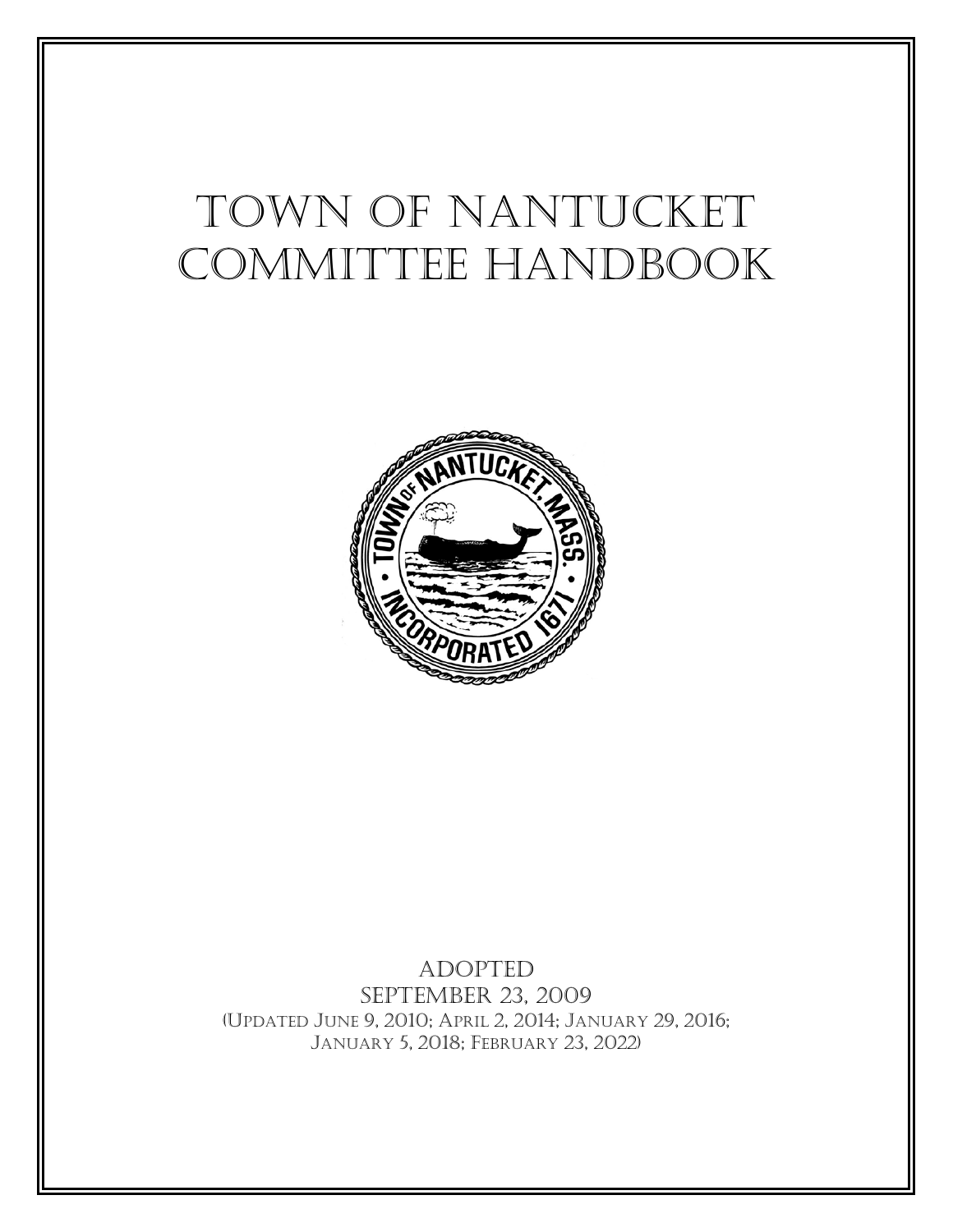#### TABLE OF CONTENTS

| SECTION 7 - RELATIONSHIP BETWEEN TOWN PERSONNEL AND COMMITTEES - 23 - |  |
|-----------------------------------------------------------------------|--|
|                                                                       |  |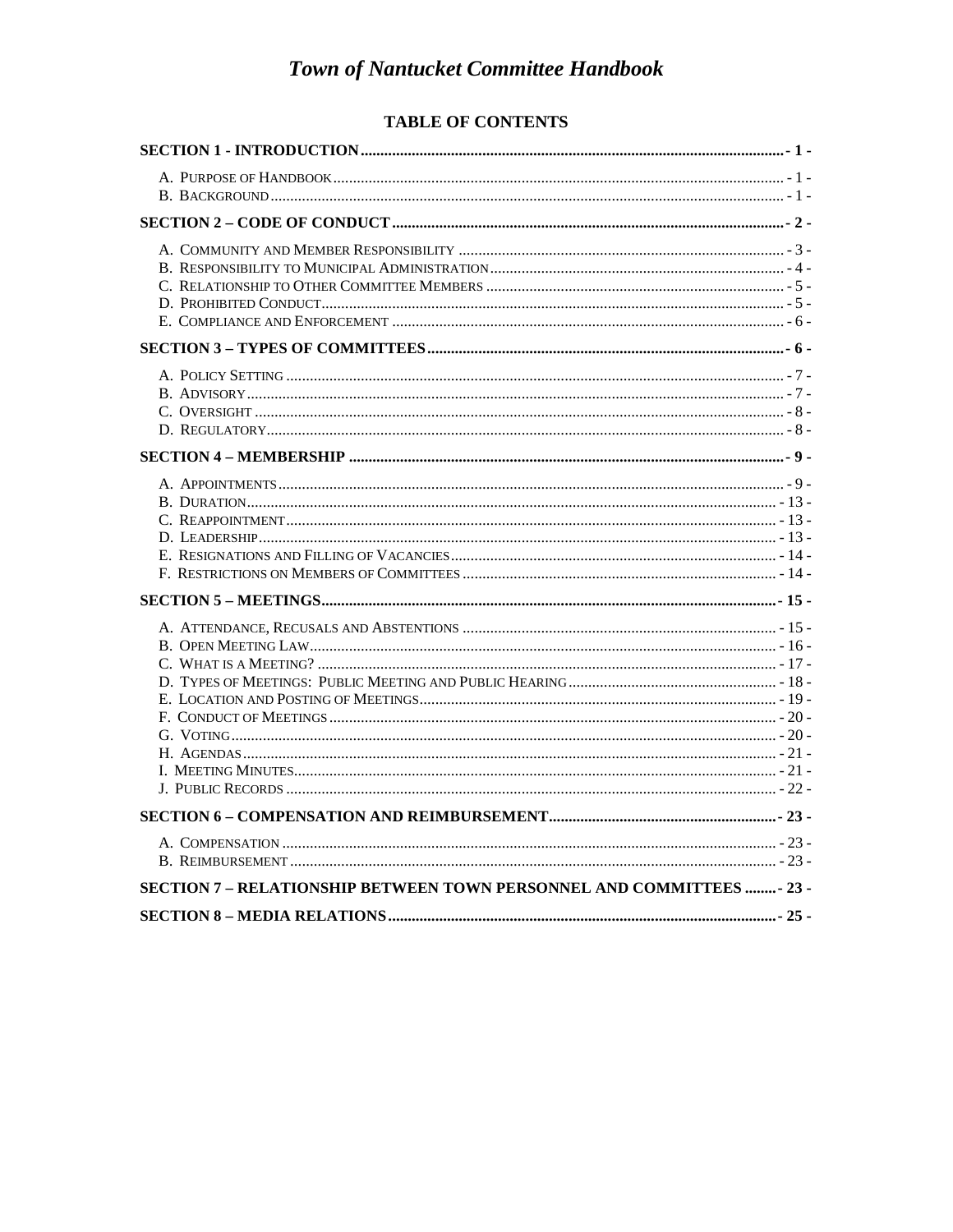## <span id="page-2-0"></span>**Section 1 - Introduction**

Boards, commissions, committees, councils, trusts and work groups ("Committees") play an important role in the Town of Nantucket's municipal government. Citizens who serve on a Committee provide a valuable public service to the Town by helping to find ways to address a broad array of issues, challenges, and opportunities facing the community.

#### <span id="page-2-1"></span>**A. Purpose of Handbook**

As a member of a Committee, citizens become representatives of the Town of Nantucket. This handbook has been prepared to assist members of all Town of Nantucket Committees to fulfill this responsibility by: helping members in understanding their role in Town government; providing information on how Town Committees function; providing information on state and local laws that govern the work of Committees; and providing a code of conduct for members of Committees.

The Town of Nantucket has approximately 40 elected and appointed Committees that combined have around two hundred members. This does not include ad hoc committees, of which the Town may have a number at any given time, created to study a specific issue. Having a clear understanding of the role Committees play in Nantucket's municipal government will help citizens have a productive and positive experience serving as a volunteer on a Town Committee.

#### <span id="page-2-2"></span>**B. Background**

The Town of Nantucket is a municipality organized and operated in accordance with Massachusetts General Laws. The Town Charter for the Town of Nantucket dictates the structure of Nantucket's municipal government and identifies the responsibilities of the various entities that comprise the Town's government. The Town Charter and Town bylaws can be found on the Town's website under "Code of the Town of Nantucket" [\(https://ecode360.com/11766101\)](https://ecode360.com/11766101).

The Select Board serves as the executive branch of Nantucket's municipal government and is responsible for establishing public policies and providing overall direction to the Town's operations. The Town Manager is responsible for the administration and efficient operations of the Town. The Town Manager directs and supervises Town operations and employees with the aim of achieving the Board's goals and objectives, while at the same time carrying out the other obligations of Town management established in local, state, and federal law.

Nantucket has a long tradition of citizen involvement in its municipal government. Committees provide an opportunity for citizens to directly participate in their municipal government. The role of a Committee varies depending on its charge. Generally, a Committee fulfills one of the following primary roles: (1) policy setting; (2) advisory; (3) regulatory; or (4) oversight. The majority of Town Committees are advisory committees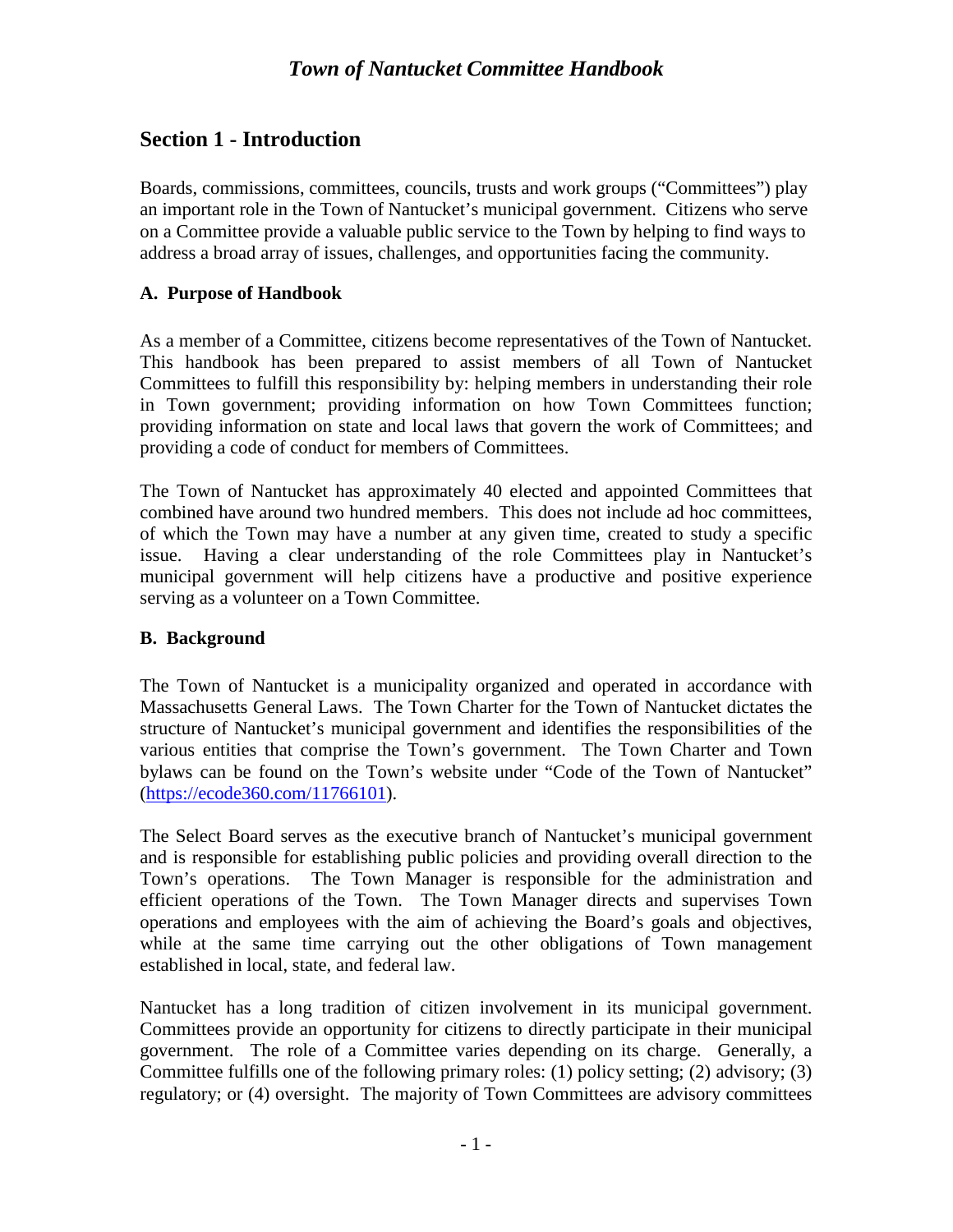created by the Select Board to gain insight and input from citizens on public policy matters. Whether fulfilling the role of policy setting, policy advisory, regulatory, or oversight, all Committees should consider the present and future best public interest or interests of the Town as a whole in their deliberations.

## <span id="page-3-0"></span>**Section 2 – Code of Conduct**

*(A Statement of Commitment to the foregoing Code of Conduct is attached hereto and shall be signed by all elected and appointed members of the Town's boards, committees, commissions and councils)*

Members of municipal Committees are considered municipal employees under the Conflict of Interest law, subject to the provisions of Chapter 268A of the Massachusetts General Laws (MGL), which is enforced by the State Ethics Commission. This statute assigns personal responsibility to all regular and special municipal employees, including elected and appointed volunteers, in four general categories. These categories include: (1) Community Responsibility; (2) Responsibility to Municipal Administration; (3) Relationship to other Board and Committee Members; and (4) Prohibited Conduct.

All current elected and appointed town and county employees must be provided with a Summary of the Conflict of Interest Law for State Employees within 30 days of election or appointment, and then annually thereafter. All town and county employees are then required to acknowledge in writing that they received the summary.

## **Requirements of the State Ethics Conflict of Interest Law:**

**Annual Requirements:** Members of a municipal Committee must review the summary of the Conflict of Interest Law, General Laws chapter 268A, and *return the signed acknowledgement of receipt (last page of the summary) to Human Resources, 16 Broad Street*. The summary of the law is intended to help municipal employees understand how the law applies to them. The summary is not a substitute for legal advice, nor does it mention every aspect of the law that may apply in a particular situation.

A summary of the law can be found here: [https://www.mass.gov/service](https://www.mass.gov/service-details/summary-of-the-conflict-of-interest-law-for-municipal-employees)[details/summary-of-the-conflict-of-interest-law-for-municipal-employees.](https://www.mass.gov/service-details/summary-of-the-conflict-of-interest-law-for-municipal-employees) For a hard copy of the law please visit Human Resources, 16 Broad Street.

Members of a municipal Committee must complete the Conflict of Interest Online Training Program for Municipal Employees **annually** and *return the assessment certificate to Human Resources, 16 Broad Street* by January 30 each year*.* First year Committee members must complete the assessment within the first 10 days of service.

The Online Training Program for Municipal Employees can be found here: [http://www.mass.gov/ethics/conflict-of-interest-law-online-training-programs.html.](http://www.mass.gov/ethics/conflict-of-interest-law-online-training-programs.html) For additional assistance with the website, please visit Human Resources, 16 Broad Street.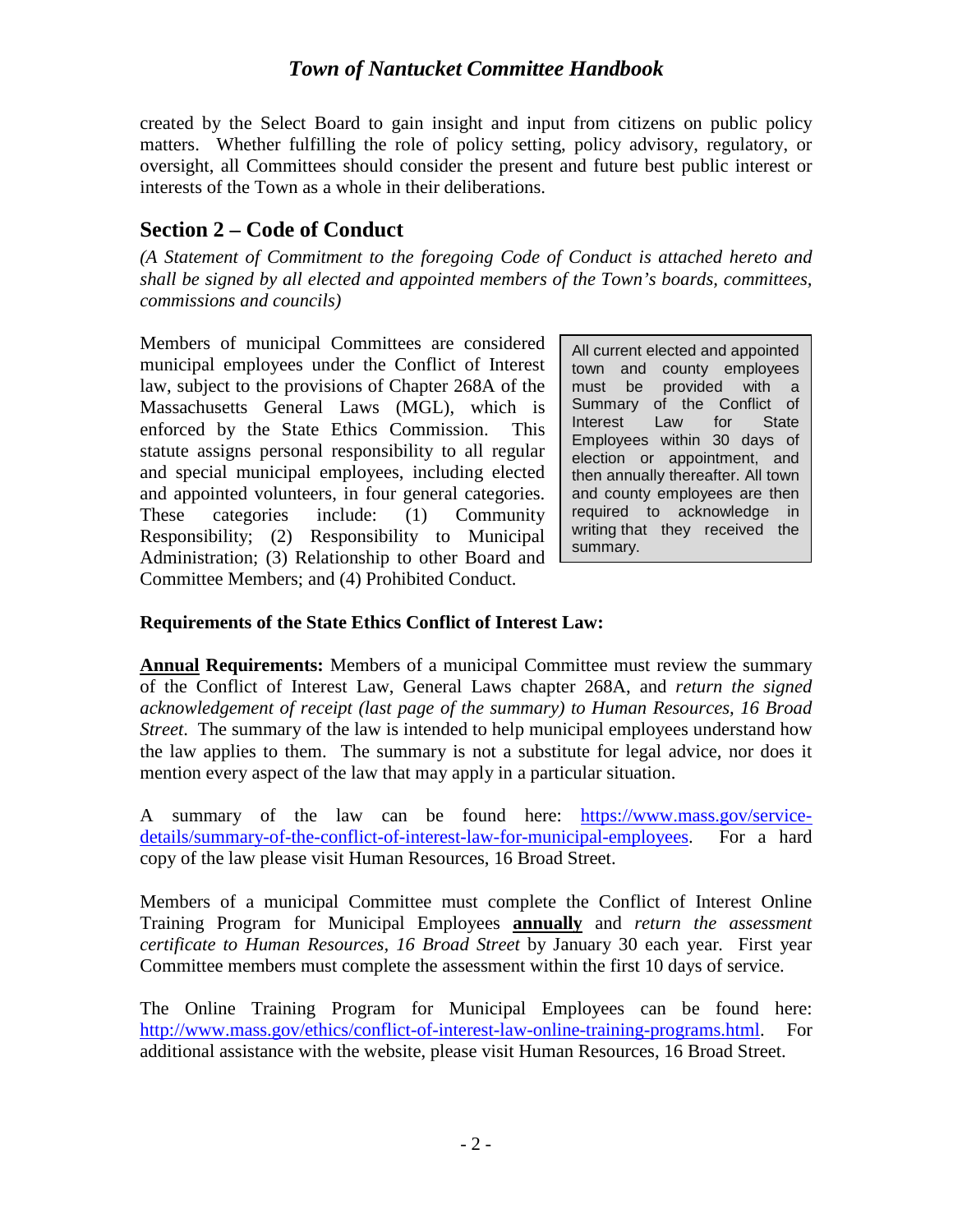Any questions concerning ethics violations, or the four general categories of responsibility shall be referred to the State Ethics Commission. The State Ethics Commission will provide guidance on whether a disclosure statement should be filed concerning any potential conflict of interest. If

The State Ethics Commission is an independent state agency that administers and enforces the provisions of the conflict of interest law and financial disclosure law.

such disclosure is required, *appointed* members of a Town Committee shall file a conflict of interest disclosure with the appropriate appointing authority, which is typically the Select Board. If disclosure is required of an elected member of a Town Committee, that member shall file a disclosure statement with the Town Clerk. The State Ethics Commission website [www.mass.gov/ethics](http://www.mass.gov/ethics) provides additional information concerning the statute and specific scenarios.

The citizens and businesses of Nantucket are entitled to fair, ethical and accountable local government that has earned the public's full confidence for integrity. The Town of Nantucket's strong desire to fulfill this mission requires that:

- o Public officials, both elected and appointed, comply with both the letter and spirit of the laws and policies affecting the operations of government;
- o Public officials be independent, impartial and fair in their judgment and actions;
- o Public office be used for the public good and not for personal gain;
- o Public deliberations and processes be conducted in compliance with the Open Meeting Law; and
- <span id="page-4-0"></span>o Public deliberations be conducted in an atmosphere of respect and civility.

#### **A. Community and Member Responsibility**

- 1. A member of any Committee shall:
	- Realize that the member's basic function is to make policy and provide advice on making policy, and not to administer policy unless expressly provided for by law;
	- Realize that the member is one of a team and should abide by, and assist in carrying out, all decisions of the Committee once a decision is made by the Committee;
	- Remain well-informed concerning the duties and responsibilities the Committee may have on the state and local level, as well as a member's individual duties and responsibilities;
	- Remember that the member represents the entire community at all times;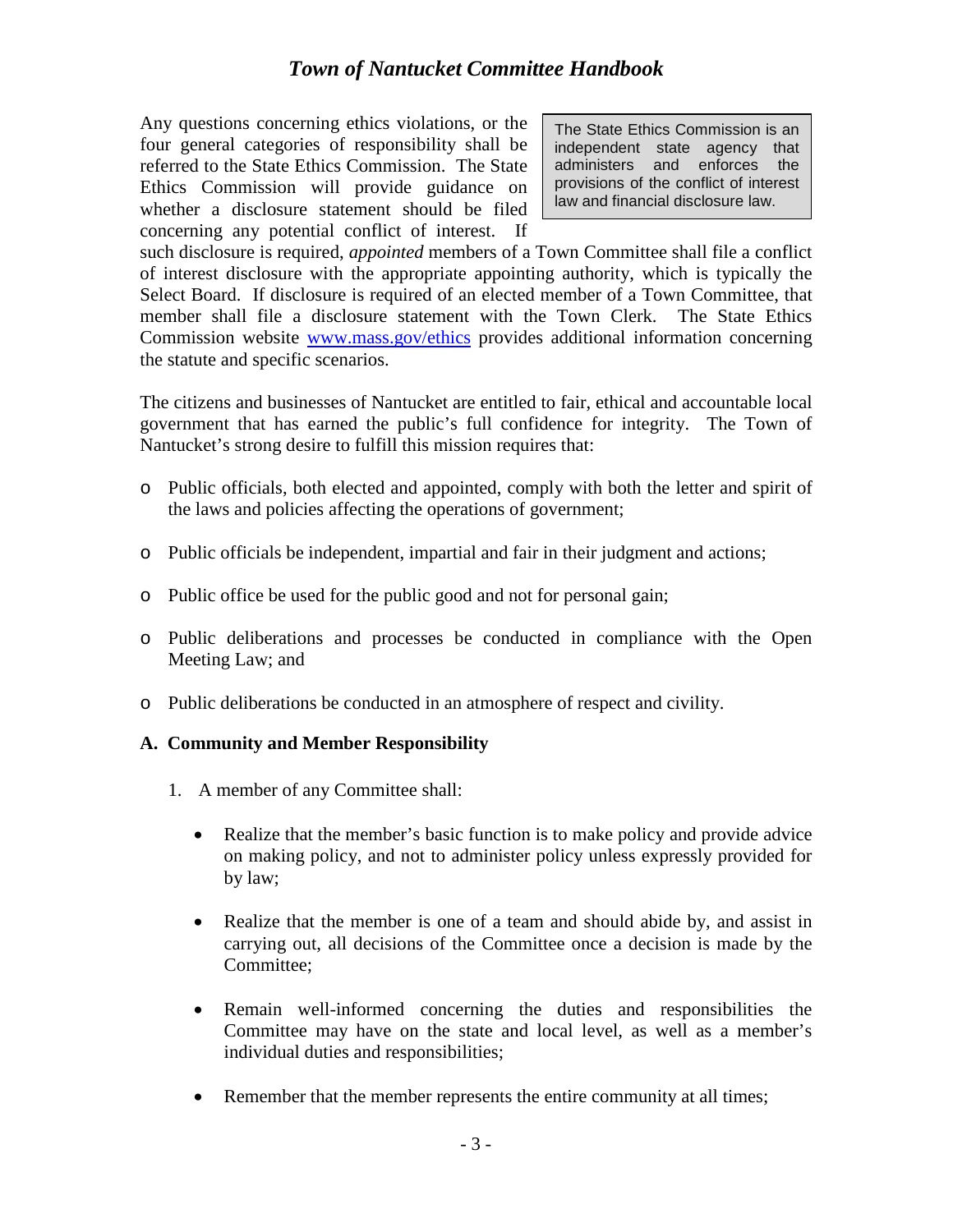- Accept the appointment as a means of unselfish service, and not for the purpose of personal or political benefit;
- Make all decisions relative to individual appointments based only upon merit, experience, and qualifications, and avoid engaging in political patronage; and
- Avoid voting on any matter in which the individual member has a conflict of interest, as defined under the Massachusetts Conflict of Interest Law, MGL c. 268A.
- Must successfully complete online Conflict of Interest Law training annually and submit the completed certificate to Human Resources by January 30.
- 2. The professional and personal conduct of members must be above reproach and avoid even the appearance of impropriety. Members shall refrain from abusive conduct, harassment, personal charges and or verbal attacks upon the character of other members of Committees, the staff or the public.
- 3. Members shall perform their duties in accordance with the processes and rules of order established by the Select Board or the Town Code governing the deliberation of public policy issues, meaningful involvement of the public, and implementation of policy decisions of the Select Board by Town staff.
- 4. Members shall prepare themselves for public issues; listen courteously and attentively to all public discussions before the body; and focus on the business at hand. They shall refrain from interrupting other speakers, making personal comments not germane to the business of the body, or otherwise interfering with the orderly conduct of meetings.
- 5. Members shall support the maintenance of a positive and constructive work place environment for Town employees and for citizens and businesses dealing with the Town. Members shall recognize their role in dealings with Town staff, as well as Town Staff's role with the Committee, and refrain from creating the perception of inappropriate direction to staff.

## <span id="page-5-0"></span>**B. Responsibility to Municipal Administration**

A member of any Town Committee during his/her interactions with the administrative officers of the Town shall:

- Respect the role of professional management as outlined in the Town Charter;
- Recognize and support the administrative chain of command and refuse to act on complaints as an individual outside of the administration;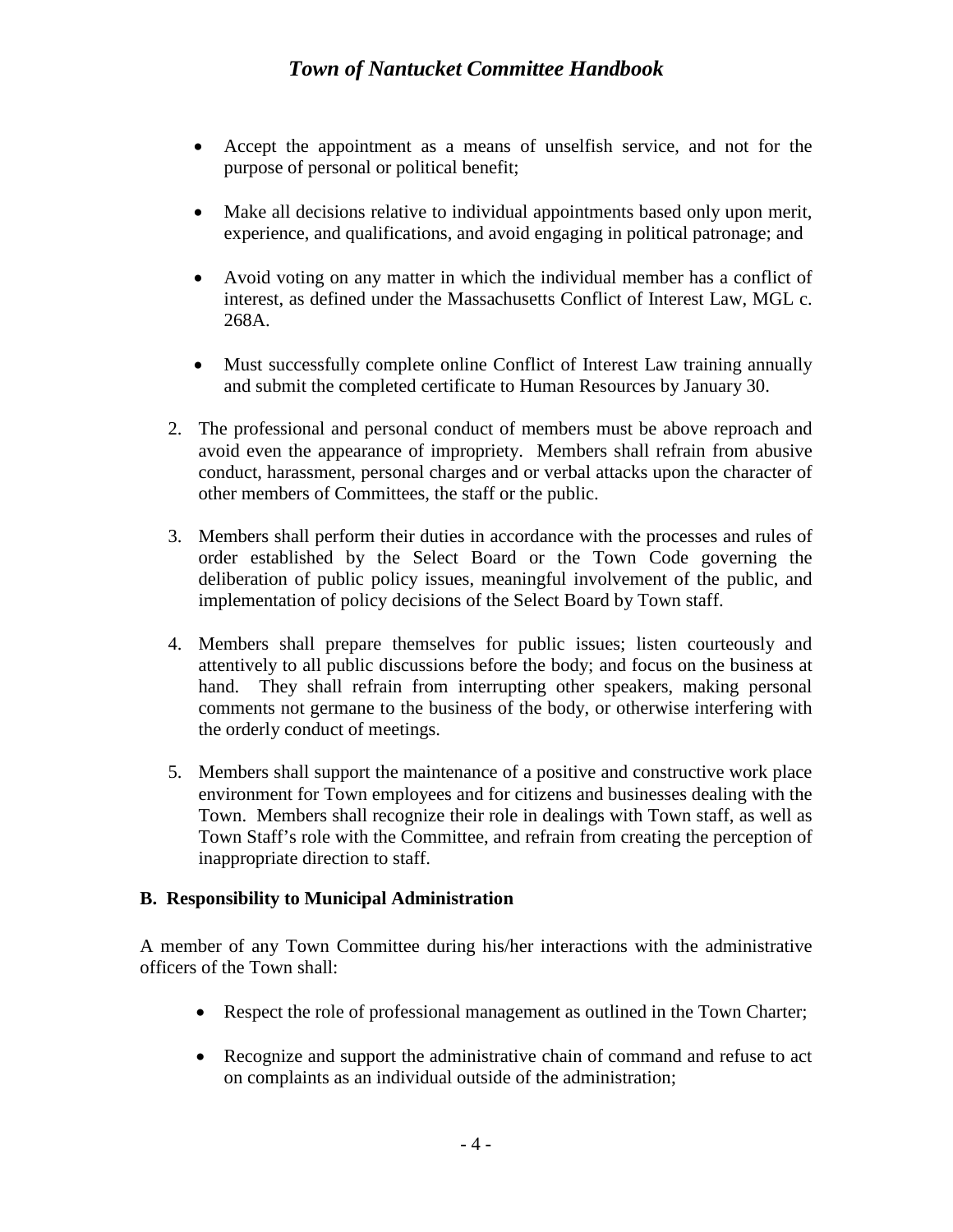- Recognize that binding decisions of a Committee are enforced by administrative officers of the Town; and
- Direct all questions or concerns first to the appropriate Town personnel, then to the Town Manager, and if necessary to the Select Board. This is the most expedient way to resolve issues that need to be addressed; however, be advised that Town officials may not necessarily have jurisdiction over issues concerning elected officials.

#### <span id="page-6-0"></span>**C. Relationship to Other Committee Members**

A member of any Town Committee, in the member's relations with fellow board members, shall:

- 1. Recognize that action taken during a public meeting is binding and that a single member alone cannot bind the Committee outside of a public meeting;
- 2. Not make statements or promises of how the member will vote on matters that come before the Committee until the member has had an opportunity to hear all aspects and sides of the issue during a public meeting;
- 3. Uphold the intent of the Executive Session and respect the privileged communication that occurs therein;
- 4. Make decisions only after all facts on a question have been presented and discussed; and
- 5. Respect the rights of members of the public, Town personnel, and other members of the Committee, despite differences of opinion.

#### <span id="page-6-1"></span>**D. Prohibited Conduct**

A member of any Town Committee, in accordance with Massachusetts General Law, Chapter 268A, shall NOT:

- 1. Accept gifts or other considerations or engage in any business or professional activity which might appear to impair a member's independence of judgment in the exercise of the member's official duties;
- 2. Improperly disclose confidential information acquired by the member in the course of the member's official duties, and use information to further the member's personal interest;

Municipal employees may not accept gifts and gratuities valued at \$50 or more given to influence their official actions or because of their official position.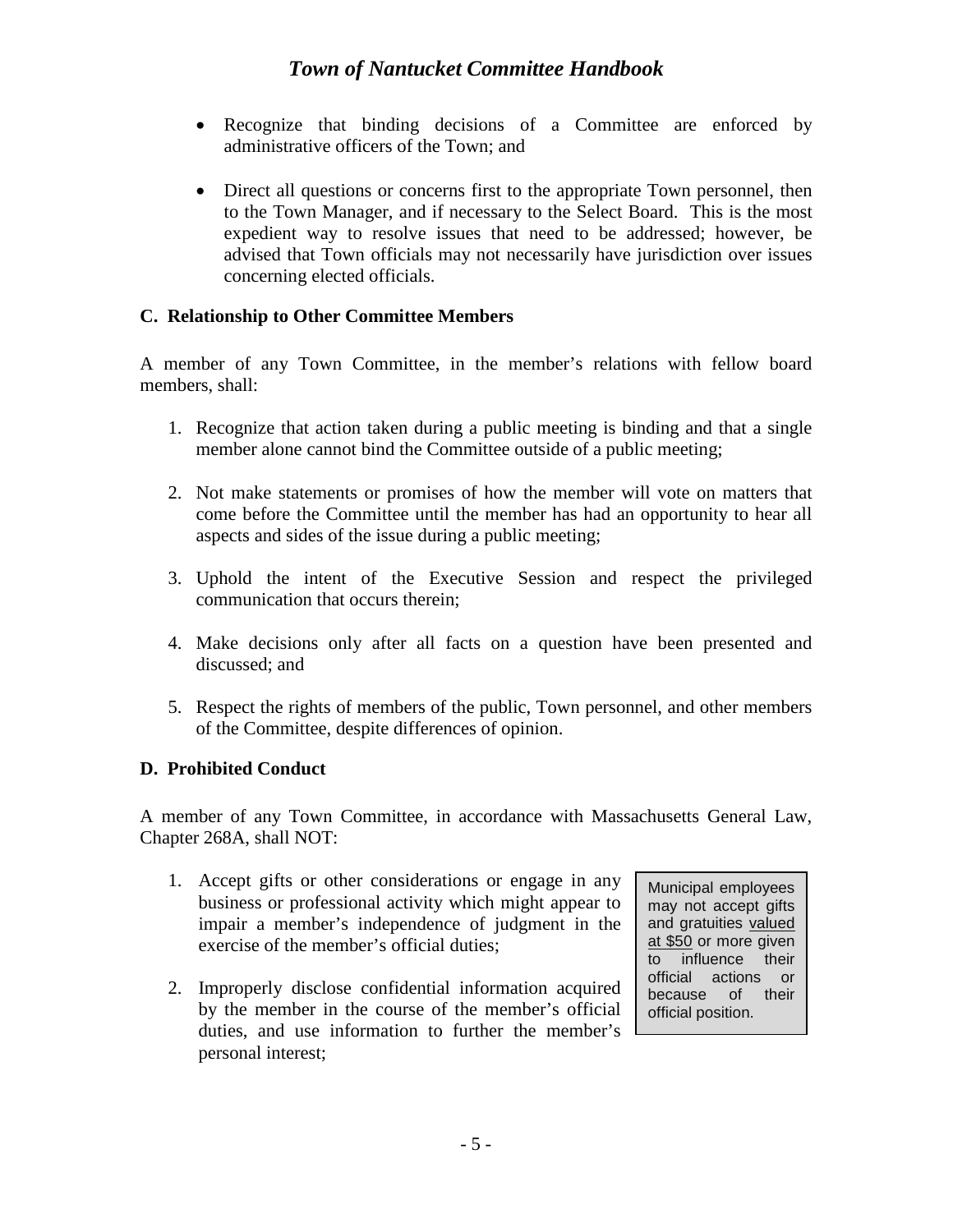- 3. Use or attempt to use the member's official position to secure unwarranted privileges or exemptions for the member or others;
- 4. By the member's conduct give reasonable basis for the impression that any person can improperly influence the member or unduly enjoy the member's favor in the performance of the member's official duties, or that a member is unduly affected by the kinship, rank, position, or influence of any party or person;
- 5. Pursue a course of conduct that will raise suspicion among the public that the member is likely to be engaged in acts that are in violation of the public's trust; and
- 6. Participate in any matter before the Committee in which the member has a direct financial interest, or an immediate family member has a direct financial interest.

Members of Town Committees are not subject to any restrictions concerning political activity. However, all members have an obligation to foster a sense of public trust. To foster this trust, individual members have a responsibility to disclose to a Committee any actual or potential personal interest or issue that pertains to a matter under consideration by the Committee.

#### <span id="page-7-0"></span>**E. Compliance and Enforcement**

The Town of Nantucket Code of Conduct establishes standards of conduct for members of Town Committees. Members themselves have the primary responsibility to assure that these standards are understood and met, and that the public can continue to have full confidence in the integrity of government. The chair of a Committee shall promptly intervene when a member's actions appear to be in violation of the Code of Conduct. The Select Board, by a vote of a majority of its members, may impose sanctions on members whose conduct does not comply with the Town's standards, such as reprimand, formal censure or other actions consistent with the Town Charter.

## <span id="page-7-1"></span>**Section 3 – Types of Committees**

Whether elected or appointed, Committees typically fall into one of four categories: policy setting, policy advisory, regulatory, or oversight. The authority for the existence and duties of such boards can arise from state statutes, the Town Charter, or from local bylaws.

Generally speaking, a board or commission is a stand-alone entity that deliberates on specific issues outlined in the law creating the board or commission. A committee typically is a subset of an entity that is created to develop recommendations on a specific issue. For example, the Select Board creates citizen advisory committees to review specific issues for the purpose of developing recommendations to be considered by the Select Board.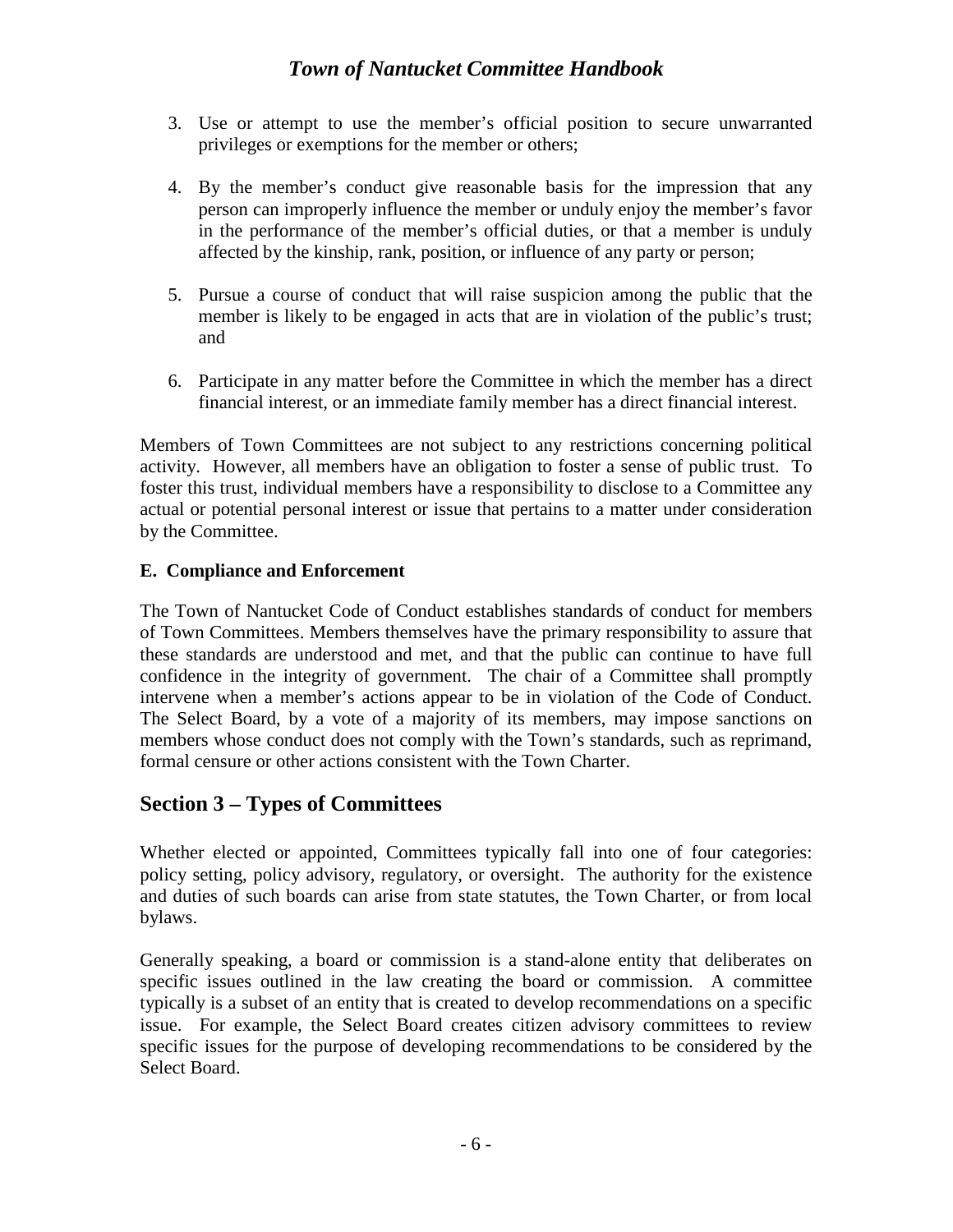For stylistic purposes, the terms board(s) and committee(s) will be a general term used to refer to boards, commissions, committees, councils, trusts and work groups.

#### <span id="page-8-0"></span>**A. Policy Setting**

Under the Nantucket Town Charter, the five-member Select Board serves as the executive branch of government, a role it shares with the Town Manager in a relationship defined by the Town Charter. The Select Board serves as the primary executive policy setting entity in Town government, articulating the priorities and goals of the Town. This includes providing direction that other municipal entities, such as Committees, are encouraged or mandated to follow. The statutory authorities and obligations of the Select Board are established in state law and defined in Article III of the Town Charter.

As an elected board, members of the Select Board are directly accountable to the citizens of Nantucket. The Select Board is responsible for appointing members to most non-elected Town boards and committees. Article III, Section 3.4 (a)(3) of the Town Charter details the Board's appointing authority.

*(a[\)\(3\)](https://ecode360.com/31938129#31938129) To appoint and, for cause, upon written charges and after a public hearing if so requested, to remove members of … Town boards, councils, commissions and committees…"*

By law, the authority of a board or committee may not exceed the authority of its appointing authority, which is most commonly the Select Board. Subsequently, unless specified in state or local law, the authority of a board or committee appointed by the Select Board may not exceed the authority of the Select Board.

#### <span id="page-8-1"></span>**B. Advisory**

In order to set policy or determine if an issue should be brought to Town Meeting, the Select Board receives reports and recommendations from a number of advisory boards or committees that are established in state or local law, or are created by the Select Board. The Harbor and Shellfish Advisory Board is an example of a statutorily created advisory board and is not a policy or decision-making body. Pursuant to the Town Charter, the Select Board may create committees to study issues and make recommendations on specific public policy issues. An example of an advisory committee created by the Board is the Senior Center Committee.

Advisory boards and committees serve the important role of collecting and analyzing information in order to develop recommendations on a public policy or issue. An advisory board or committee has considerable autonomy in developing recommendations; however, an advisory board or committee has no independent authority and its recommendations are not binding. The Select Board considers the recommendations of advisory boards or committees in its public policy deliberations and consideration of issues affecting the public. Some advisory boards or committees provide recommendations to entities outside of Town government. For example, the Commission on Disability provides advisory recommendations to the public as well as to the state Architectural Access Board.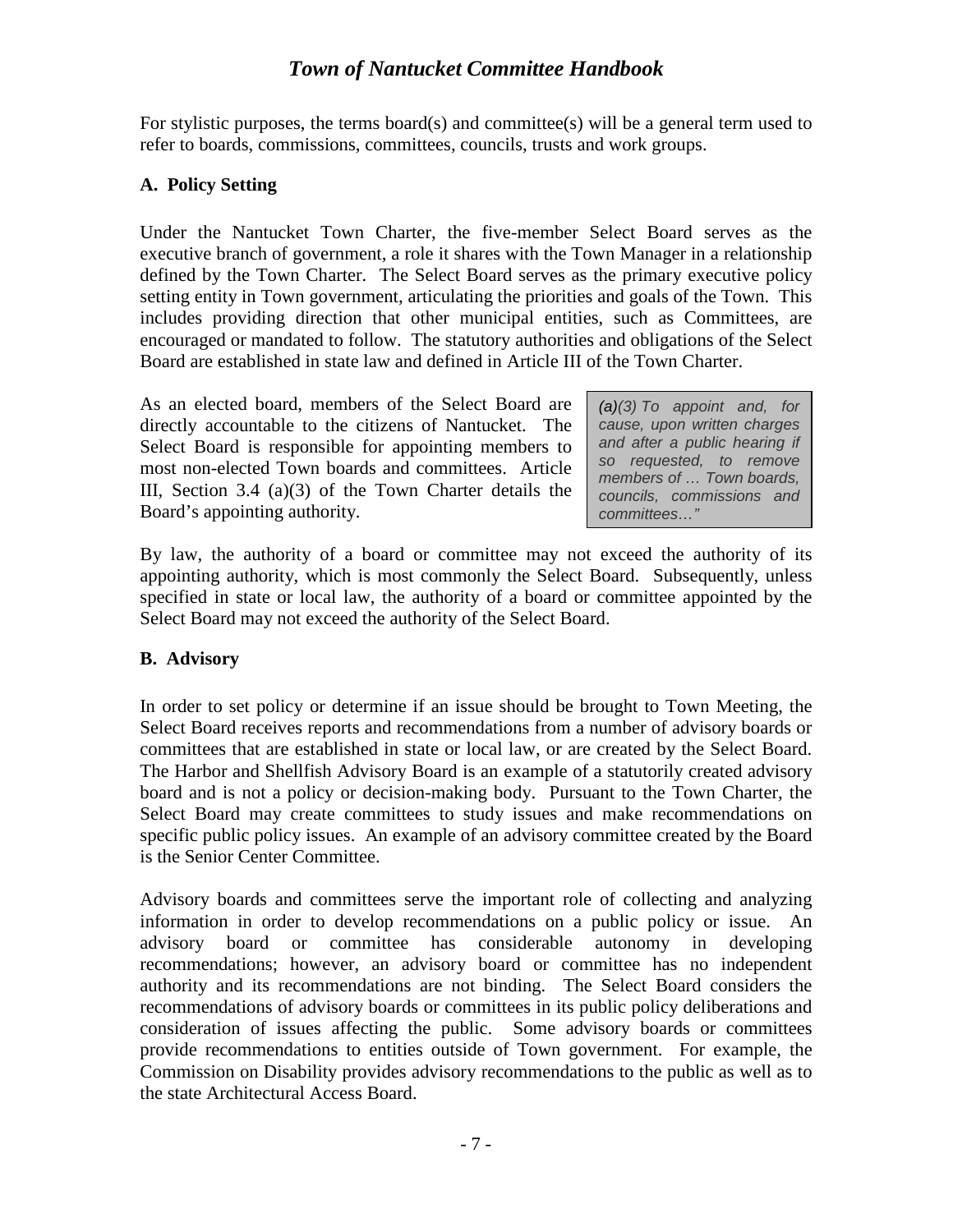When creating an advisory committee, the Select Board will specify the charge, the membership, and the duration of the committee. After a committee elects officers, the committee may propose specific objectives to refine its charge. If the committee is not a standing advisory committee, then the committee may propose a timeline for completing specific objectives. A proposed change to an advisory committee's charge does not take effect unless it is approved by the Select Board.

#### <span id="page-9-0"></span>**C. Oversight**

An oversight Committee provides limited oversight that is defined in statute. The oversight function provided by these types of Committees is most often defined in the statute, which is primarily state law that creates the board and committee.

An oversight Committee has a responsibility beyond researching and making recommendations on issues. As a result of these responsibilities being defined in statute, the additional responsibilities of oversight Committees varies. An oversight Committee will have at least two of the following characteristics, unless its oversight responsibility is clearly defined in statute: (1) have limited policy making authority; (2) hold or approve the use of funds, apply for grants, or award grants; (3) be responsible for designing, promoting, or coordinating services; (4) have the authority to hold property; or (5) be responsible for the oversight of a specific Town function as defined in statute. Oversight boards or committees that oversee an enterprise fund, such as the Airport Commission and Water Commission, may also maintain a budget and raise revenues.

The Scholarship Committee is an example of an oversight Committee because it may award grants in the form of scholarships and has oversight of the Town's scholarship program. The Audit Committee is an example of a Committee that has a clearly defined responsibility, which is to provide oversight for the Town's audits and accounting procedures.

An oversight Committee is not responsible for the day-to-day or administrative operations of Town departments. The responsibility of administrative operations is outlined in the Town Charter, and in most cases is a responsibility of the Town Manager and/or specific department heads. Departments will frequently provide services additional to those services for which a Committee may have oversight responsibilities.

#### <span id="page-9-1"></span>**D. Regulatory**

Whether elected or appointed, regulatory Committees exercise legal authority over the issues and activities explicitly delegated to them by state or local law. Examples of regulatory Committees include the Historic District Commission, the Planning Board, the Conservation Commission, and the Zoning Board of Appeals. The authority of a regulatory Committee is

*"Within the entirety of the Nantucket Historic District no building or structure shall be constructed or altered in any way that affects or creates exterior architectural features—unless and until the appropriateness of such construction or alteration is first reviewed and then approved by the Nantucket Historic District Commission"*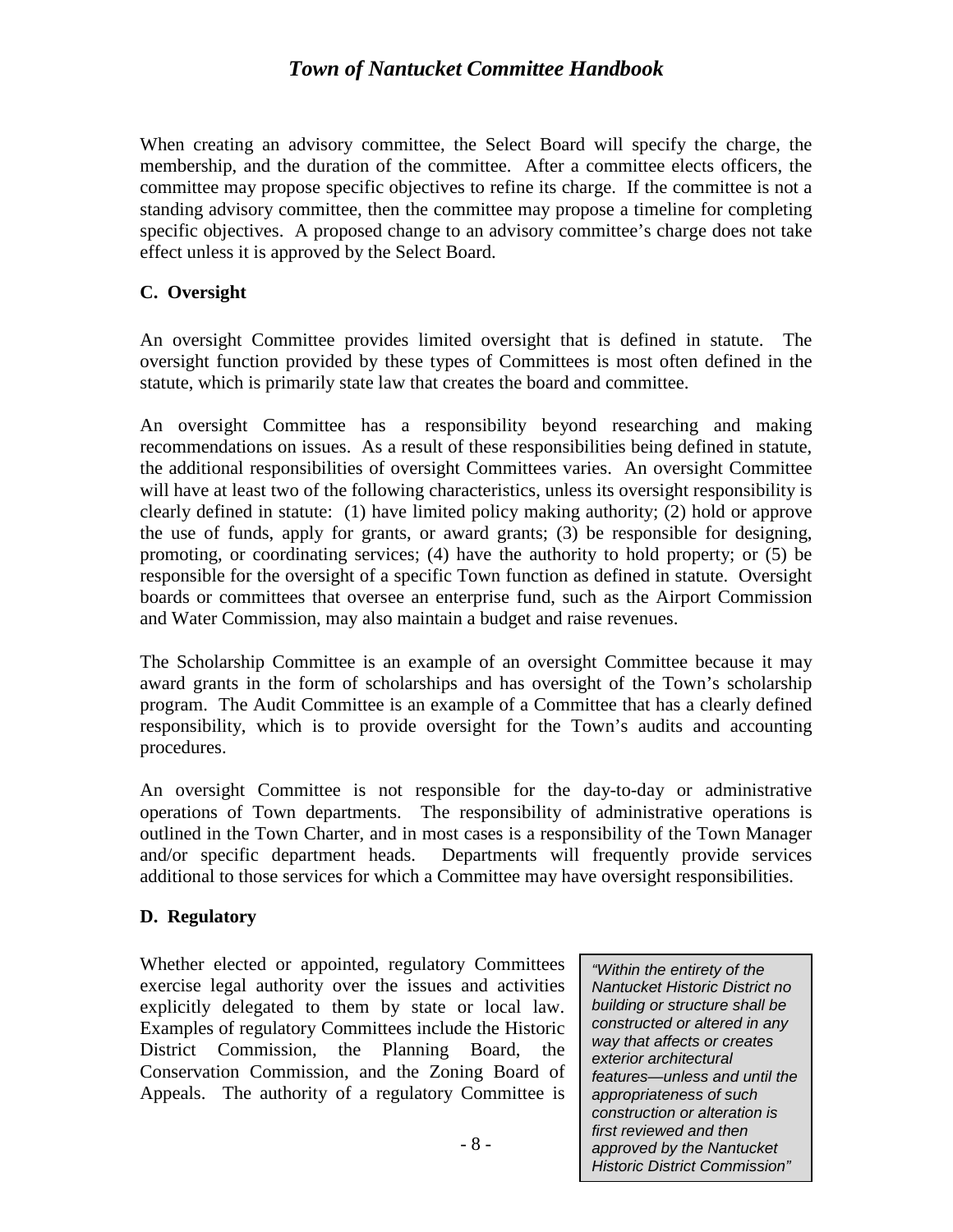limited to the authority outlined in the statute that establishes the Committee. A regulatory Committee has no authority over issues that are outside or beyond its statutory charge.

Understanding the role of a Committee is particularly important for regulatory Committees that have permitting authority. For example, a new construction project may need several permits to ensure the project will comply with state and local laws before construction can begin. The project may require: (1) a special permit from the Zoning Board of Appeals to ensure the project complies with zoning laws; (2) a permit from the Conservation Commission to ensure the project complies with state and local environmental protection laws; and (3) approval from the Historic District Commission to ensure any structures are in accordance with the Town's historic guidelines. In such a case, each regulatory committee makes decisions independently to fulfill its charge. The Conservation Commission does not consider the historic aspects of the project, as the Historic District Commission does not consider required environmental protection aspects of the project.

There may be a time when a regulatory Committee may make a decision independently that contradicts the decision of another regulatory Committee. In these instances, good communication between the Committees can help to ensure the concerns of each board or committee are addressed. Professional staff who work with a regulatory Committee may be able to help resolve contradictory decisions when they arise. While an applicant is responsible for meeting permitting requirements, professional staff can assist applicants to ensure that the concerns of a regulatory Committee are addressed.

A regulatory Committee is not responsible for the day-to-day or administrative operations of Town departments. The responsibility of administrative operations is outlined in the Town Charter, and in most cases is a responsibility of the Town Manager and/or specific department heads. Town Departments frequently provide administrative and support functions additional to those functions for which a board or committee may have regulatory authority, but Town staff do not report to these boards or committees.

## <span id="page-10-0"></span>**Section 4 – Membership**

#### <span id="page-10-1"></span>**A. Appointments**

Members of Committees may be elected, appointed by the Select Board or Town Manager, or their appointment may be established in statute. Generally, most at-large committee appointments are made by the Select Board, and boards may be elected or appointed. The membership of some Committees requires a representative from another board or committee, or Town agency. Appointment of such board or committee members is made by the entity being represented. For example, the membership of the Human Services Contract Review Committee includes one representative from the Finance Committee; accordingly, the Finance Committee will appoint a member to serve on the Contract Review Committee.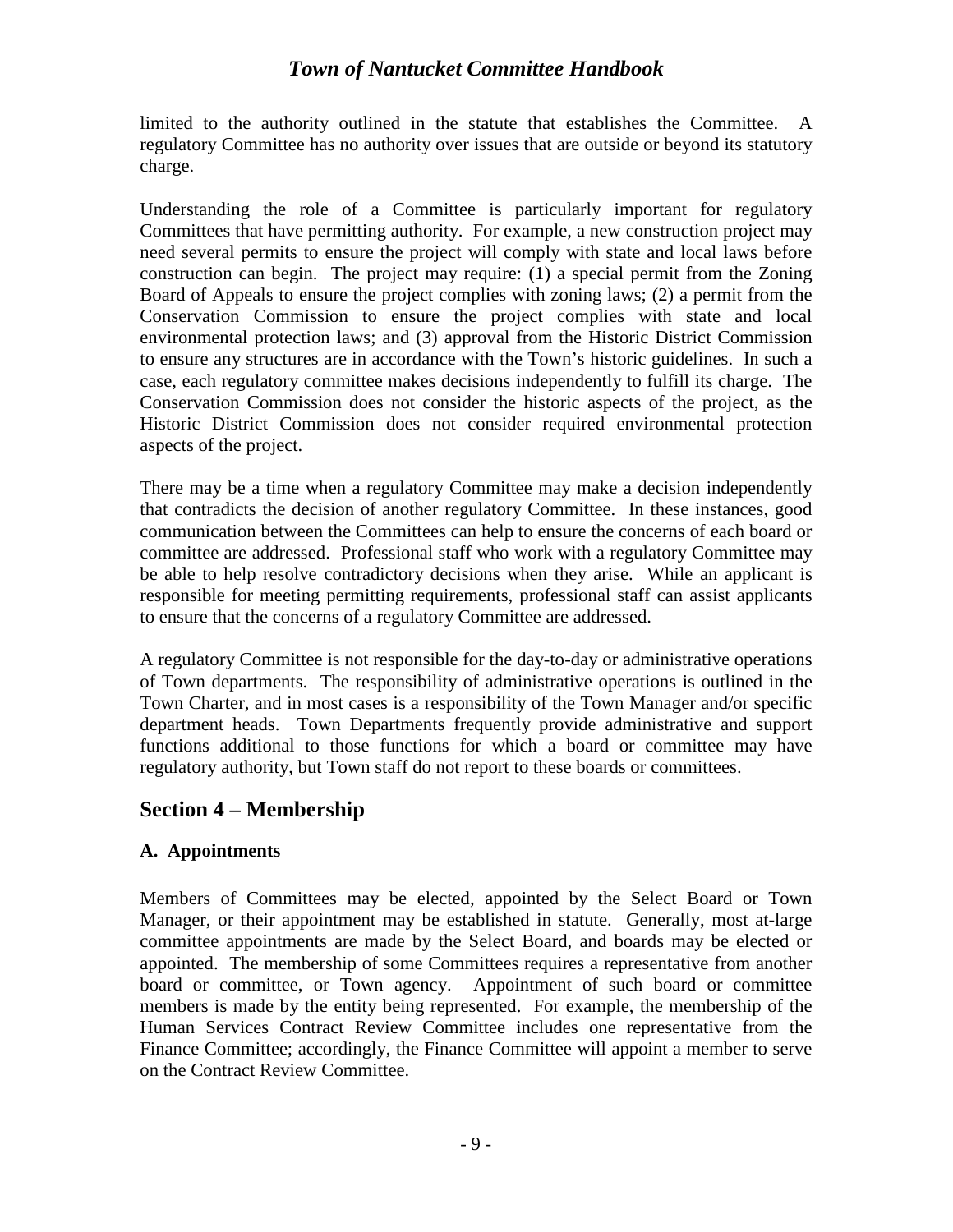All members of all Committees must be sworn in by the Town Clerk prior to the member's first meeting and before the commencement of each term for re-appointed members. Members of multiple Committees must be sworn in for each Committee on which they serve. A copy of this handbook and information on the Open Meeting Law and Conflict of Interest Law will be provided by the Town to all Committee members after their swearing in.

Citizens are encouraged to attend meetings of a Committee of interest to learn about the Committee and its role in the community before applying to be appointed to the board or committee. The appointment process for advisory Committees traditionally begins every year in April when board and committee openings are advertised. The Select Board will hold meetings to allow applicants to address the Board and review their applications before making appointments, which usually occur in June. Boards and committees may recommend or nominate a member or members when required, unless otherwise specified in language creating a board, commission or committee. The Town has also established a Volunteer Talent Bank to compile names of citizens willing to give time in service to their community. Interested citizens should visit the Town's Volunteer Talent Bank page to enroll (www.nantucket-ma.gov/2128/Volunteer-Talent-Bank).

On May 19, 2021 the Select Board adopted the following "*Policy Statement and Procedures for Appointments to Committees, Commissions, Boards"*:

#### *BASIC GOAL*

*To encourage active citizen participation and involvement in local government affairs by encouraging local residents with expertise, skills, interest, and energy to seek appointment to the Town's Committees, Boards and Commissions. And, to expand the Town's outreach to its citizens to ensure that we engage as many diverse perspectives as possible to build and encourage awareness, understanding and appreciation through a lens of diversity, equity and inclusion.*

#### *POLICIES IN SUPPORT OF THE BASIC GOAL*

*A. The Town will maintain a recruiting system, known as the Volunteer Talent Bank (Talent Bank), to find and appoint interested local residents who are best qualified by education, training and experience to contribute effectively to the work of the committee, commission or board. To the extent practical, the Select Board shall announce its intention to meet candidates for appointment and allow them to introduce themselves and review their applications no less than two weeks in advance of appointments.*

*B. When an announcement is made by the Board regarding any vacancies, the Board will require that applicants file a Committee Appointment application. Following a public meeting with the applicant(s)*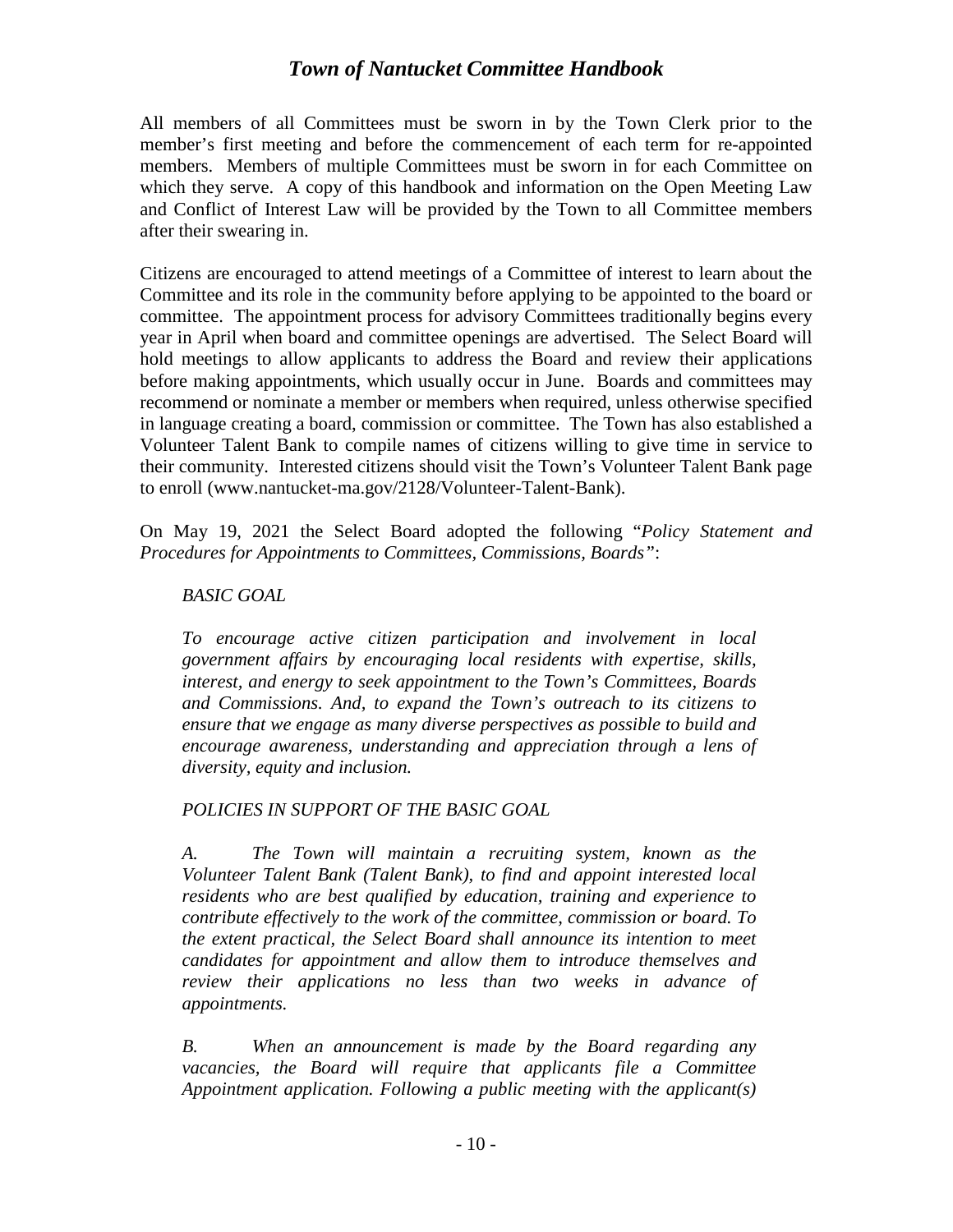*at which the Board may ask questions, and/or the applicant may ask questions, a candidate shall be selected in accordance with the following procedure:*

*RECOMMENDED VOTING PROCEDURES FOR ANNUAL APPOINTMENTS*

*1. The Board reviews a list of openings for annual appointments with a committee appointment timeline in early April.*

*2. In mid-April, members of committees, commissions, boards whose terms are expiring are notified and asked if they would like to apply for reappointment. Incumbent Committee Interest Forms are mailed to all of these members and they are asked to respond in writing to indicate if they request re-appointment, or not. Incumbents need to meet the same deadlines as listed on the committee appointment timeline.*

*3. Annual committee openings are advertised in the local newspaper for four weeks, as well as on the Town website. Additionally, the openings are announced at the Board's weekly meetings starting in mid-April through the end of May.*

*4. Applications will be accepted only by the deadlines outlined in the annual Committee Appointments Timeline for all committees, commission and boards.*

*5. The Select Board holds two meetings to allow applicants to address the Board and review their applications.*

*6. Committee appointments are made at the last Select Board meeting of June, which date shall be at least one week after the names and applications of all applicants have been made public.*

*a. At this meeting, the Select Board may appoint, by majority vote, a candidate to fill any seat. Or, the Select Board, at its discretion, may elect to use a paper ballot voting procedure, or vote by e-mail if the Select Board meeting is held virtually.*

*b. The Chair shall ask Board members to submit their written choices for appointment (or to e-mail their choices for appointment to Town Administration in real time if meeting virtually). Each Board member writes their own name on a slip of paper, and then writes down their vote for the applicant(s) and passes their paper ballot directly to the Chair without other members viewing the ballot.*

*c. The Chair reads the paper ballot votes and notes which Board*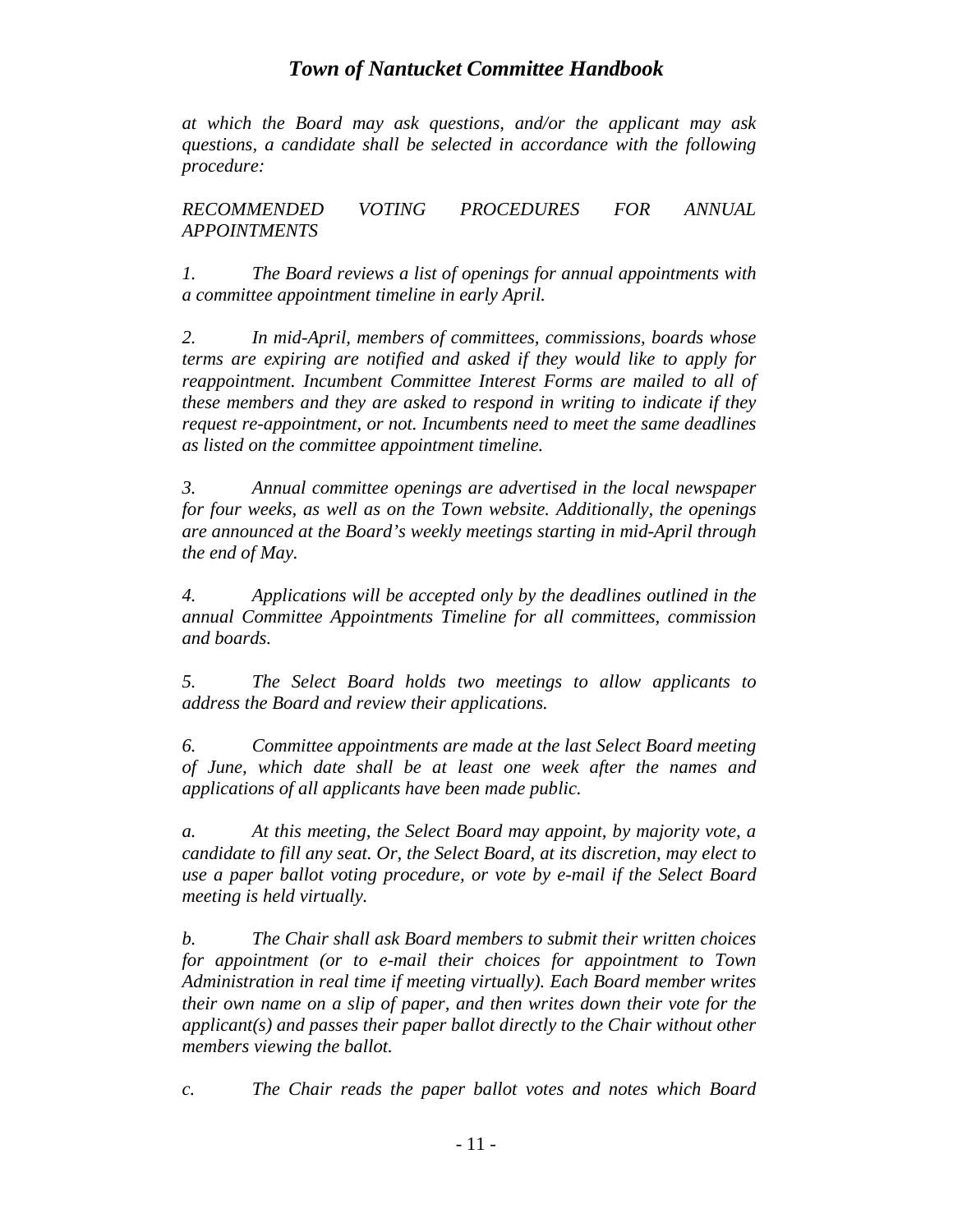*member cast the votes. If meeting virtually, Town Administration staff will read the results into the record, and after announcing how each Board member votes, staff will ask that Board members verbally confirm their votes.*

*d. The candidate(s) with the majority of votes will be appointed.*

*e. Any committee seats not filled will continue to be posted on the Town website and routinely advertised as vacant.*

*At its discretion, the Select Board may appoint a candidate to any Commission, Committee or Board even if the candidate is not present for the meeting.* 

#### *RECOMMENDED VOTING PROCEDURES FOR VACANCIES THROUGHOUT THE YEAR*

*The Board's intent to fill vacancies will be noted on its regular meeting agenda for at least two weeks and applications of prospective candidates will be included in the Board's agenda packet to allow the Board and the public to review the prospective candidates' credentials. The vacancy will also be advertised in the Inquirer & Mirror for a minimum of two weeks as well as on the Town's website. Applications will be accepted only by a certain deadline for all committees, commission and boards.*

*1. Immediately following a meeting with candidates for appointment, the Select Board may appoint, by majority vote, a candidate to fill any vacancy. Or, the Select Board, at its discretion, may elect to use a paper ballot voting procedure, or vote by e-mail if the Select Board meeting is held virtually.*

*2. Immediately following a meeting with candidates for appointment, the Chair shall ask Board members to submit their written choices for appointment (or to e-mail their choices for appointment to Town Administration in real time if meeting virtually). Each Board member writes their own name on a slip of paper, and then writes down their vote for the applicant(s) and passes their paper ballot directly to the Chair without other members viewing the ballot.*

*3. The Chair reads the paper ballot votes and notes which Board member cast the votes. If meeting virtually, Town Administration staff will read the results into the record, and after announcing how each Board member votes, staff will ask that Board members verbally confirm their votes.*

*4. The candidate(s) with the majority of votes will be appointed.*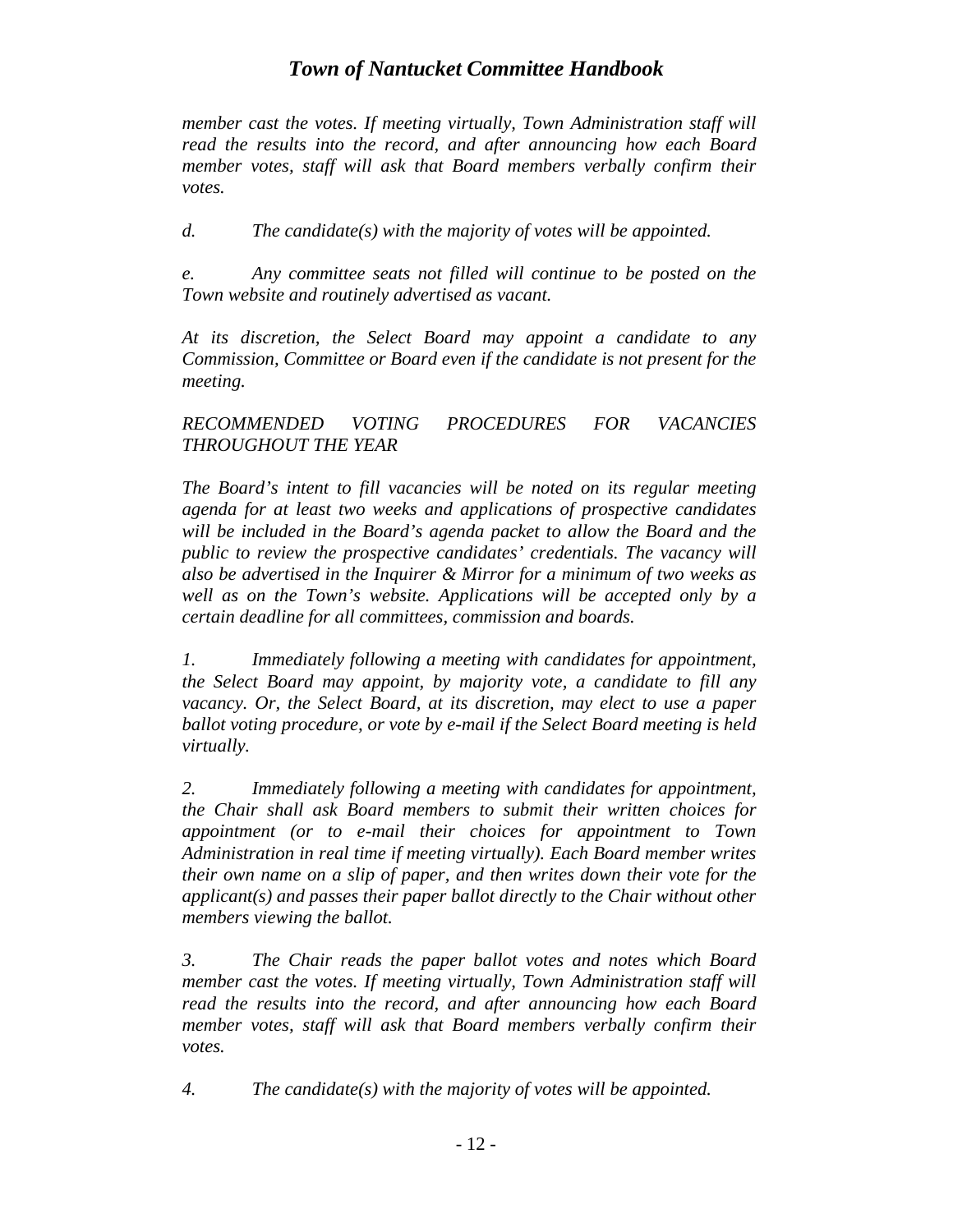*At its discretion, the Select Board may appoint a candidate to any Commission, Committee or Board even if the candidate is not present for the meeting.* 

*ADMINISTRATION OF THE VOLUNTEER TALENT BANK*

*The Town Administration office shall be responsible for the Talent Bank data and all administrative materials, records and processes.*

*PUBLIC INPUT REGARDING CANDIDATES FOR APPOINTMENT Any citizen may convey their support or objection of an individual's appointment/ reappointment through written notice to the Town Manager's Office. Town Administration shall forward any written comments concerning appointments/reappointments to the Select Board and to the person cited.*

#### <span id="page-14-0"></span>**B. Duration**

The term of elected Committees is outlined in statute. For example, members of the Planning Board serve five-year terms, and members of the Select Board serve three-year terms.

The terms for appointed Committees may vary depending on the reason for the creation of the board or committee. The term of an ad hoc committee will usually be for the time it takes to develop recommendations on a specific issue. Standing advisory boards or committees generally have three-year terms.

#### <span id="page-14-1"></span>**C. Reappointment**

A Committee member will be notified when the member's term of appointment is about to expire. Committee members who wish to continue serving on a committee may apply to be reappointed to the committee. Reappointment is based on an evaluation by the appointing authority of the member's contribution to the Committee. A Committee member is under no obligation to accept reappointment, nor is the appointing authority obligated to offer reappointment.

#### <span id="page-14-2"></span>**D. Leadership**

Unless specified in statute, the officers of a Committee are chosen by the voting members of the Committee. Committee officers usually are a Chairperson, hereafter referred to as the "Chair," Vice-Chair, and if needed, Secretary. To ensure proper communication between advisory Committees and the Select Board, advisory boards and committees are to inform the Select Board of the names of officers when they are elected.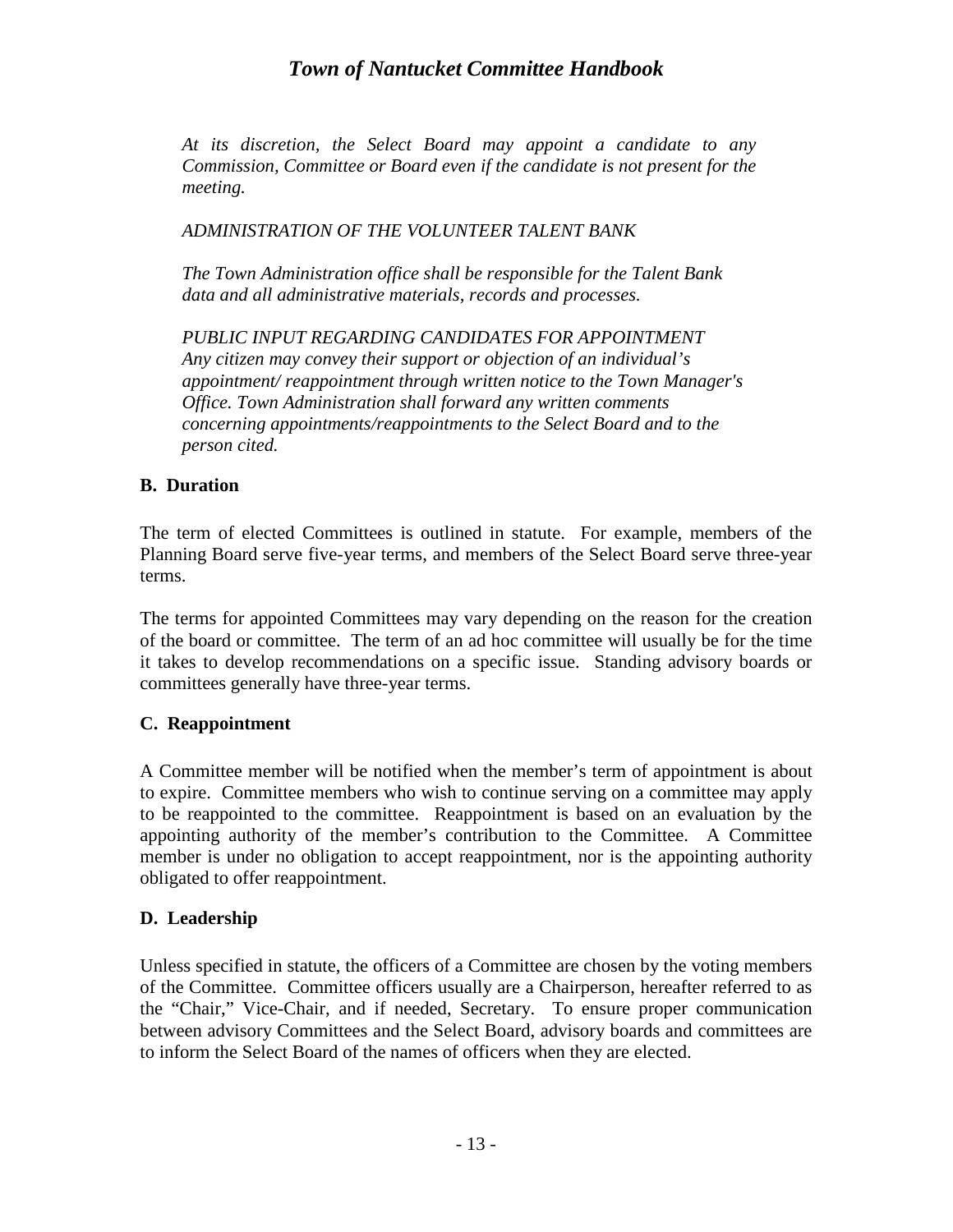The Chair of a Committee plays a vitally important role in the operations of the Committee. The Chair of a Committee presides over public meetings and public hearings. If the Chair leaves a public meeting, then the Vice Chair or another Committee member designated by the Chair may preside over a meeting. If the Chair or Vice Chair is not present at the beginning of a public meeting, and there is a quorum, then any member of the board or committee may call the meeting to order. If this happens, then the Committee should immediately elect a Chair pro-tem to preside over the meeting. The pro-tem Chair will serve until the regularly elected Chair or Vice Chair enters the meeting or another Chair pro-tem is elected.

When presiding over a meeting, it is the Chair's responsibility to ensure that proceedings are conducted in a civil and courteous manner. This can be challenging when a Committee is considering a contentious issue. However, all participants in a proceeding, including the applicant, public, board or committee members, and staff, should be treated respectfully.

The Chair of a Committee also serves as the point of contact between the Committee and Town personnel who provide staff support to the committee. Section 5 of this handbook discusses the relationship between Town personnel and boards and committees.

#### <span id="page-15-0"></span>**E. Resignations and Filling of Vacancies**

A Committee member who is no longer able to serve on a Committee should resign promptly to allow for the appointment of an active member. Resignations must be submitted in writing to the Committee Chair, Town Clerk, and Select Board. The Select Board or other appointing authority may appoint a new member to a Committee outside of the annual appointment process. Vacancies for elected boards or committees are filled according to statute.

The Select Board may remove members of appointed boards and committees for cause. The removal of members from certain boards and committees requires a public hearing. Section 3.4 (a)(3) of the Town Charter governs criteria for removal. According to the Town Charter, the Select Board may remove an appointed member of a board or committee on grounds of: (1) incapacity beyond temporary illness; (2) chronic nonattendance; or (3) violation of the oath of office.

#### <span id="page-15-1"></span>**F. Restrictions on Members of Committees**

*Divided Loyalties Restriction "Section 17. (a) No municipal employee shall, otherwise than as provided by law for the proper discharge of official duties, directly or indirectly receive or request compensation from anyone other than the city or town or municipal agency in relation to any particular matter in which the same city or town is a party or has a direct and substantial interest.*

Massachusetts General Law 268A §17, establishes that municipal employees, which includes unpaid members of municipal Committees, may not receive compensation for the discharge of official duties other than from the municipality the employee serves. The law has an exception for "special municipal employees" that limits prohibited activity. Under this exception, a special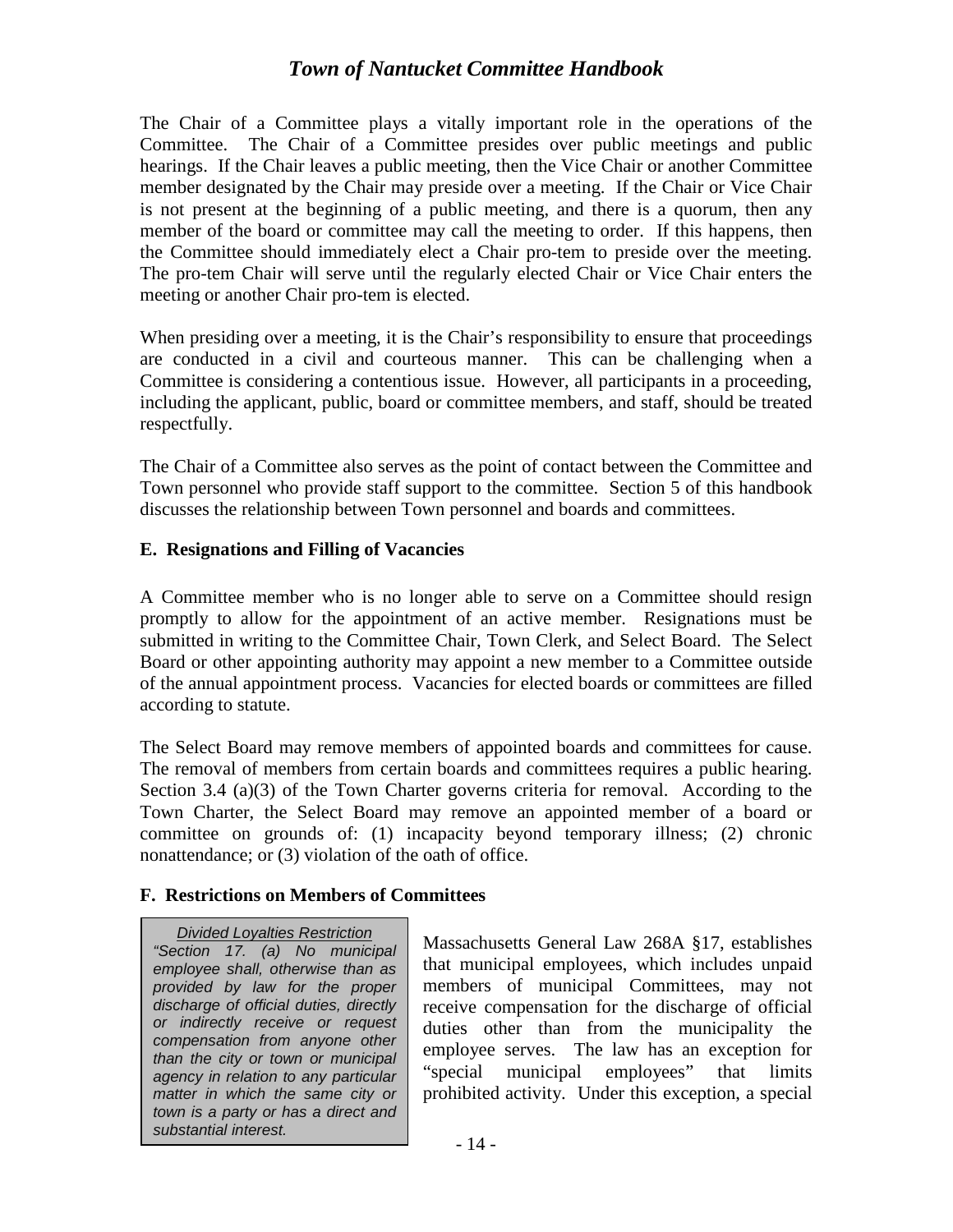municipal employee is only prohibited from receiving compensation for providing representation on a matter pending before the specific board or committee on which the special municipal employee serves. A special municipal employee may be paid to provide representation before a board or committee on which the special municipal employee does not serve. There are limited circumstances where a special municipal employee may be allowed to represent an immediate family member before the Committee on which the special municipal employee serves. As this law is nuanced, it is suggested that any Committee member contemplating offering third party representation before a Town Committee contact the State Ethics Commission for guidance on a specific situation.

A current list of special municipal employees can be found on the Town's Boards, Commissions and Committees page at https://www.nantucket-ma.gov/138/Boards-Commissions-Committees.

## <span id="page-16-0"></span>**Section 5 – Meetings**

#### <span id="page-16-1"></span>**A. Attendance, Recusals and Abstentions**

In general, Committees meet regularly. Members of a board or committee are expected to attend all regular meetings of the Committee.

Please be advised as to the difference between "recusing" yourself from a particular matter as compared to "abstaining" from a vote, as follows:

*Recusals:* Pursuant to Robert's Rules of Order and the state Conflict of Interest Law, Committee Members who recuse themselves from a particular agenda item, must not participate in that matter in their official capacity in any manner whatsoever. One option is to simply not attend the meeting until the portion where they have the conflict is addressed, or to leave the meeting before that portion is addressed. Chairs can assist with planning agendas for these purposes if they know in advance about potential conflicts. A second option is for a Committee Member to attend a meeting, but announce their recusal (and, if they wish, the reason for it) prior to action on the matter in which they have a conflict and leave the table during that portion of the discussion.

The Ethics Commission recommends further that an individual who has recused themselves from a particular matter actually leave the room. This is not legally required. However, be further aware that if an individual who has recused themselves stays in the room during the discussion, their presence at and their right to comment on the work of the Committee is "the same" as any other member of the public attending the meeting. A recused Committee Member cannot be treated in a "special" manner by the other members of the Committee, may not seek special treatment because they are a Committee Member, and may not use their position to otherwise participate in the matter if members of the public are not similarly allowed to so participate.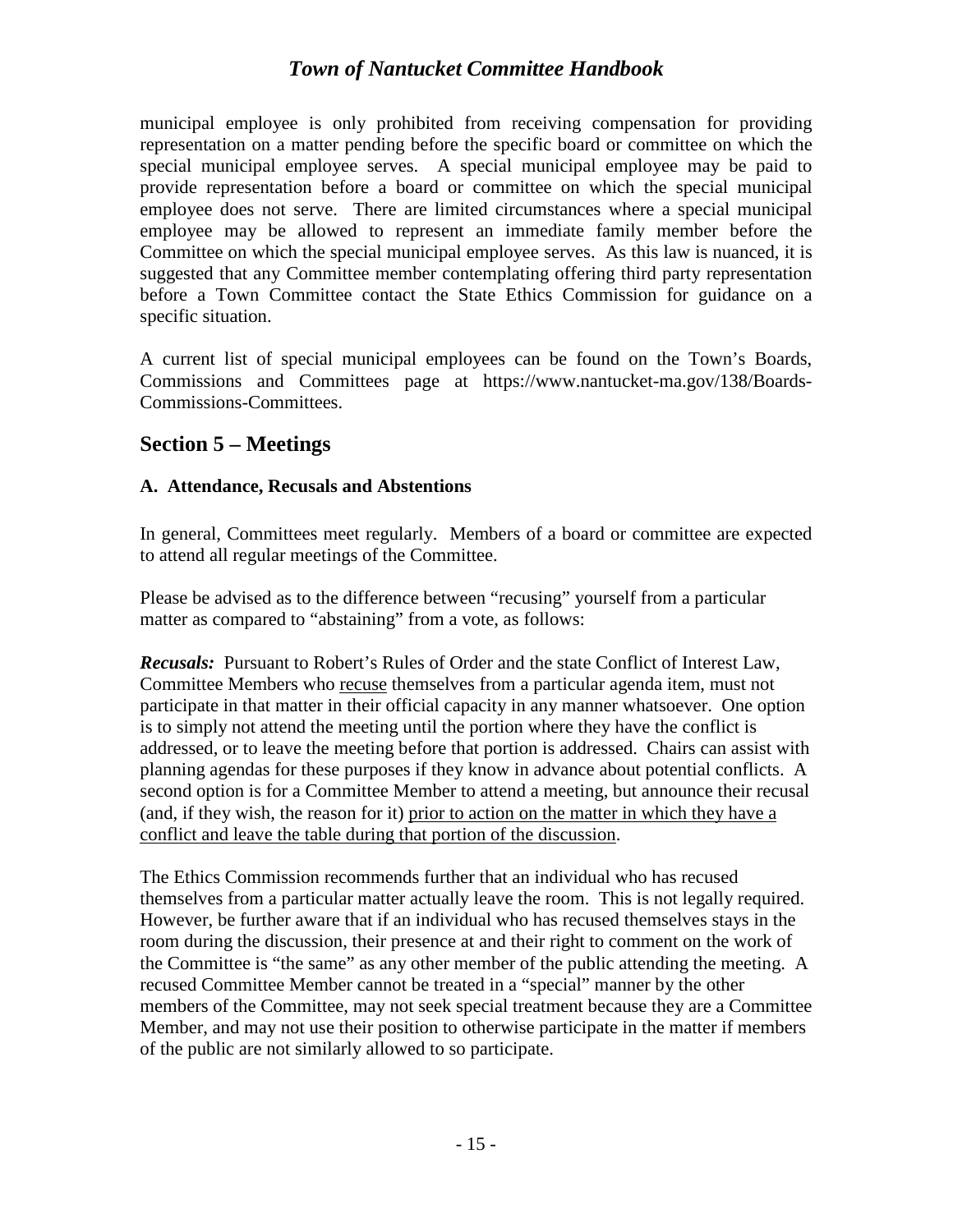In short, a Committee Member who is required to recuse themselves because of a financial interest in a particular matter MAY NOT participate as a Committee Member at the meeting and continue to comment about the matter from which they recused. It will still constitute a violation of the Conflict of Interest Law if they participate by sitting at the table or "weighing in" as a Committee Member but ultimately choose not to vote, or if they sit at the table and do not talk at all. A Committee Member must recuse themselves from items in which they have a financial interest as that term is defined for purposes of the Conflict of Interest Law and leave the table.

*Abstentions:* The process of abstaining involves ONLY a decision not to cast a vote, and can be exercised for any reason whatsoever. In such circumstances, following discussion about an agenda item, a Committee Member may simply choose not to vote on the matter. Deciding to "abstain" from a vote still constitutes participation for purposes of the Conflict of Interest Law. As noted above, a person with a financial interest in a matter who participates in the discussion but then abstains from the vote at the end of a discussion, will have violated G.L. c.268A, §19. In contrast, a Committee Member who does not have a financial interest in a matter may wish to participate in the discussion of an item and then, for whatever reason, decide that they do not wish to cast a vote for or against that issue, thereby taking no formal position on the issue.

Annually, in July, Open Meeting Law and Conflict of Interest informational sessions are held – these issues are covered during these sessions. Committee Members are highly encouraged to attend these.

Please feel free to contact Town Administration with any questions about these matters.

#### <span id="page-17-0"></span>**B. Open Meeting Law**

The Massachusetts Open Meeting Law (MGL Chapter 39, § 23B) requires that Committees conduct their business in open meetings before the public eye. Except in very specific cases outlined in the law, the public and the press have the right to attend all meetings of government bodies. The format and requirements for such meetings may vary depending upon the type of meeting that is being held. The obligations on the members of Committees may also vary.

The exception is "executive session" which permits a Committee to conduct a closeddoor meeting on several very narrow grounds. Entering executive session requires strict adherence to the law and creates legal obligations on the Committee and its members both prior to and after the executive session. It is recommended that no Committee enter executive session without guidance from a Department Head or other Town official with expertise on the matter.

There are certain aspects of the Open Meeting Law that must be followed by all boards and committees.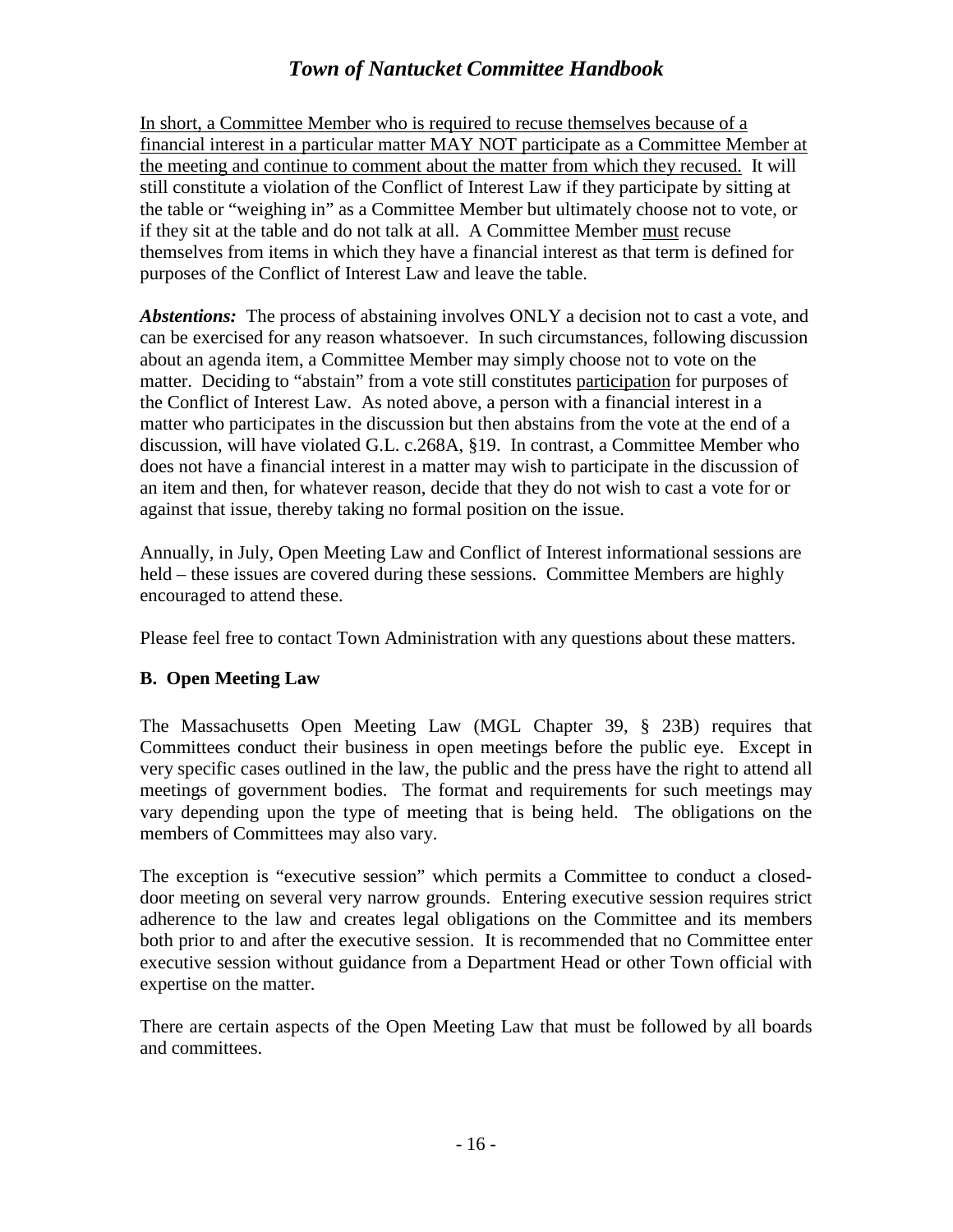- A quorum of Committee members may discuss Committee business only at properly noticed public meetings.
- Under the Open Meeting Law, the use of technology for communication may be considered a public meeting. The Open Meeting Law prohibits the use of email or telephone conferences by a quorum of a Committee to consider Committee business. Email may be used to provide information, or to determine the availability of members for a meeting. However, members must refrain from commenting on information provided in an email. Comments on information provided via email should be reserved for a posted public meeting of a Committee. Committee members may not "reply all" to express an opinion on information that is shared via email.
- The Open Meeting Law prohibits "revolving door" meetings, in which a quorum of members participates in serial fashion. This includes the use of email. Collecting independent email responses from Committee members is no different than members of a Committee commenting on an issue by a "reply all" email.

Advances in technology require additional diligence by Committee members to be in compliance with the Open Meeting Law. The advent of the internet has created new venues to exchange ideas such as chat rooms, message boards, and blogs which allow for instant dialogue on a wide variety of topics. In response, the state has amended the definition of deliberation to include "oral or written communication through any medium, including electronic mail, between or among a quorum of a public body on any public business within its jurisdiction . . . ." MGL 30A §18 (emphasis added).

All members of a Committee should receive a copy of the Open Meeting Law from the Town Clerk's office when they are sworn in or obtain a copy directly from the Attorney General's website (http://www.mass.gov/ago/government-resources/open-meeting-law/).

## <span id="page-18-0"></span>**C. What is a Meeting?**

A meeting occurs any time a quorum, which is usually a simple majority of members of a Committee meet and discuss or consider any public business or policy over which the Committee has some jurisdiction or advisory power. Prior to the Covid-19 pandemic, a quorum could not be established by having a Committee member participate in a meeting via telephone or other means of electronic communication; members had to be present at the meeting to constitute a quorum. On June 16, 2021, Governor Baker signed into law An Act Extending Certain COVID-19 Measures Adopted During the State of Emergency. This Act includes an extension, until April 1, 2022, of the remote meeting provisions of his March 12, 2020, Executive Order Suspending Certain Provisions of the Open Meeting Law. The new law has two major parts.

First, the new law allows public bodies to continue providing live "adequate, alternative means" of public access to the deliberations of the public body, instead of holding meetings in a public place that is open and physically accessible to the public. "Adequate,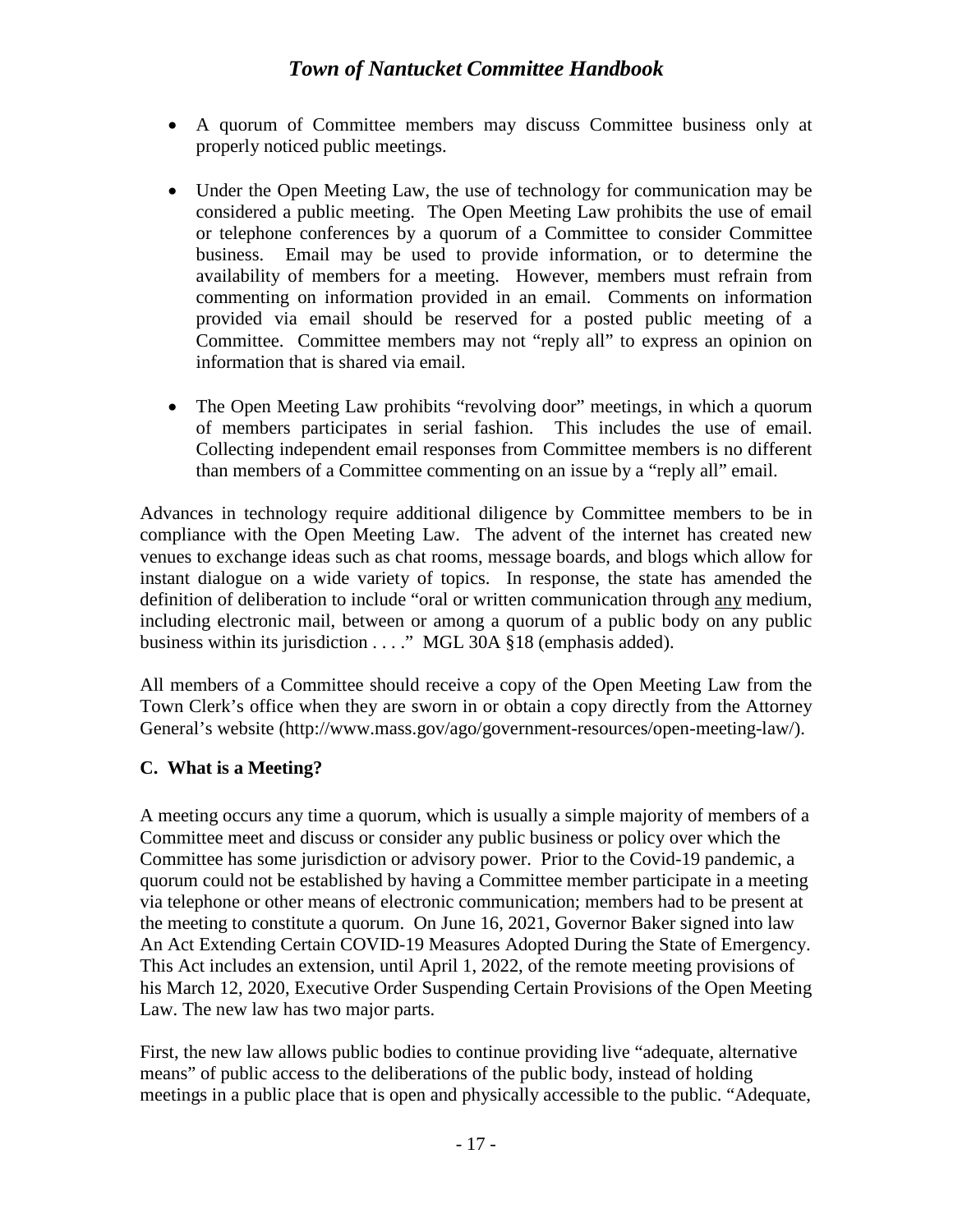alternative" means may include, without limitation, providing public access through telephone, internet, or satellite enabled audio or video conferencing or any other technology that enables the public to clearly follow the proceedings of the public body in real time. The Town of Nantucket utilizes Zoom, a cloud-based video conferencing service you can use to virtually meet with others by video or audio, to host its remote meetings.

Second, the new law authorizes all members of a public body to continue participating in meetings remotely; the Open Meeting Law's requirement that a quorum of the body and the chair be physically present at the meeting location remains suspended.

If the state legislators do not pass bills to extend the remote meeting provisions of the Act, all Open Meeting Law rules in place before the State of Emergency will come back into play including but not limited to the requirement for a quorum of the public body to be physically present at a specified meeting location and the chair needing to be physically present in order to run a meeting.

A quorum of a Committee may not meet in private for purposes of deciding or deliberating towards a decision on a matter before a Committee. Polling of Committee members on a pending decision prior to an open meeting of a Committee violates the Open Meeting Law. Polling of board or committee members is a form of a "revolving door" meeting.

If a scheduled meeting of a Committee has less than a quorum, the only action a Committee may take is to adjourn the meeting or schedule the next meeting of the Committee.

## <span id="page-19-0"></span>**D. Types of Meetings: Public Meeting and Public Hearing**

There are two types of Committee meetings: (1) public meetings and (2) public hearings. Public meetings and public hearings (which are held within public meetings) are held in conformance with the Massachusetts Open Meeting Law and the Code of the Town of Nantucket.

Public meetings are conducted so that a Committee may discuss the business of the Committee. For example, an advisory board or committee will hold a public meeting to discuss a public policy issue for which it may make a recommendation to the Select Board. Public testimony at a public meeting is taken at the discretion of the Chair of a Committee. While the public has the opportunity to address an issue during the public comment portion of a public meeting, a Committee is not required to allow public testimony on every issue it considers. However, traditionally Committees will provide the public the opportunity to speak on an issue. Public participation in a Committee's discussion or deliberation is at the discretion of the Chair, which may include limiting the amount of time a member of the public is allowed to speak. To act on a matter or adopt a position on an issue, a quorum of the Committee must be present.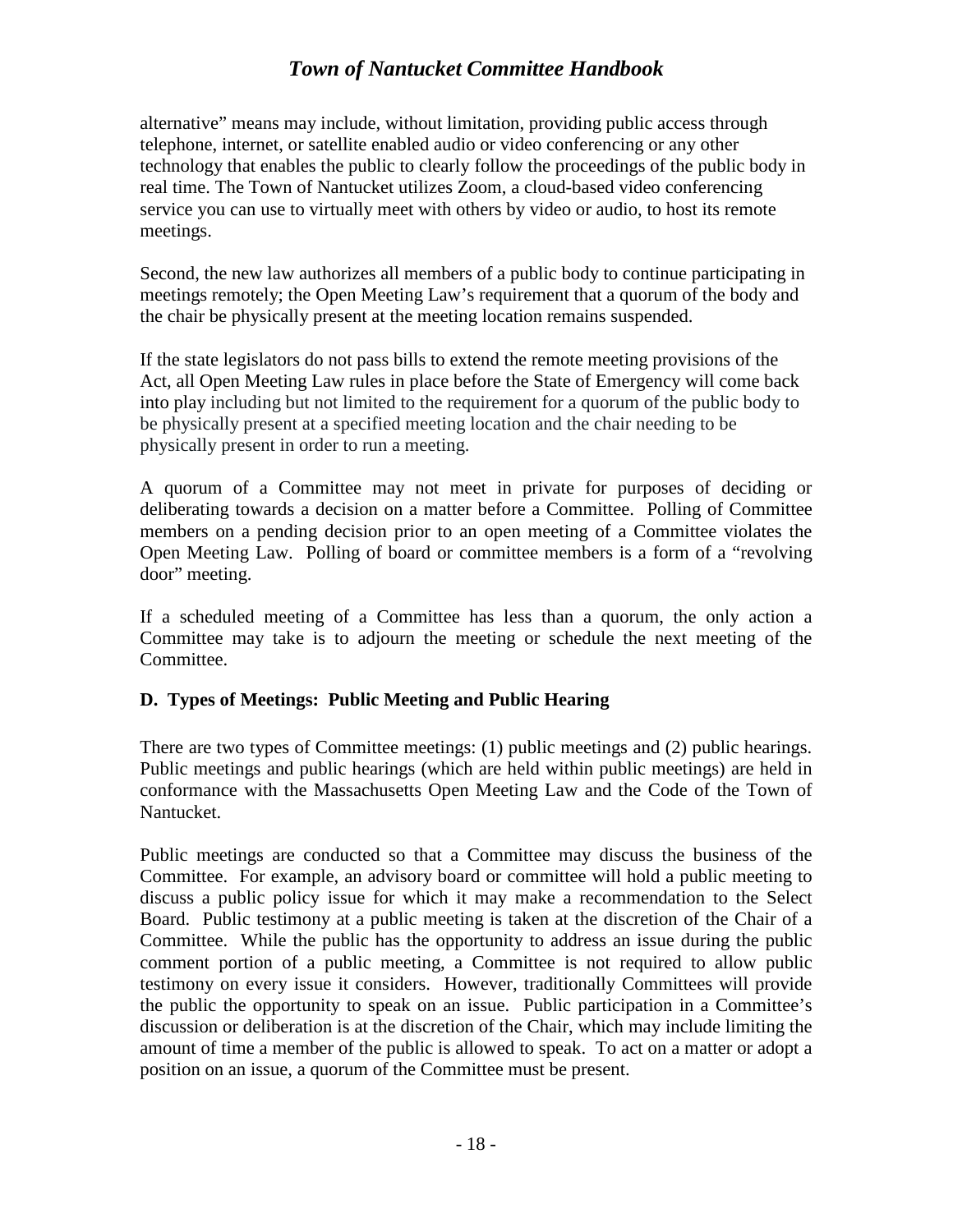Public hearings are conducted with an appropriate degree of formality, in accordance with Roberts Rules of Order, and with reference to state and local laws and regulations. Public hearings are conducted for the same overall reasons as the public meeting – to protect both the public interest and the rights of individuals – with the additional purpose of gathering relevant information from an applicant, interested parties, and the public at large. A public hearing also provides a Committee with the means of gathering the information necessary to develop an informed opinion and to issue permits or licenses or decisions that are fully supported by the appropriate facts and laws. During a public hearing, Committees are required to take public testimony. Once a public hearing is closed, a Committee may continue to discuss an issue without taking further testimony from the public.

To act on a matter that has had a public hearing, a quorum of the Committee members who participated in the public hearing must be present. A member of a Committee who has missed a single public hearing may vote on the matter in question after signing an affidavit that states the member has reviewed the entire file and listened to the audio tape of the missed meeting. If the membership of a Committee changes after a public hearing and before a decision is rendered on the matter heard, and a quorum of members who participated in the public hearing no longer serve on a board or committee, then a new public hearing must be opened. Reference to the prior public hearing may not be made during the new public hearing.

#### <span id="page-20-0"></span>**E. Location and Posting of Meetings**

Committees should establish a regular meeting schedule to suit the needs and convenience of the members; however, all meetings must be held in a public location that is accessible to people with disabilities. It is recommended that Committees hold meetings at a consistent location to the extent possible. Having a consistent meeting location helps to ensure public access to board and committee meetings.

By law, it is the responsibility of a board or committee to provide written public notice of any meeting at least forty-eight (48) hours prior to the Committee's meeting. The fortyeight (48) hours does not include Saturday, Sunday, or holidays. The public notice must include the time, date, and location of the meeting, as well as a list of topics reasonably anticipated to be discussed and must be in compliance with the Open Meeting Law.

On Nantucket, the Town Administration office posts public notices for all public meetings on the Town's website, which is the primary posting location for the Town. They also maintain a central posting board in the Town Building. While only personnel in the Town Administration's office may post the actual meeting notice electronically and on the posting board, it is not the responsibility of the Town Administration's office to ensure that a completed posting notice is submitted for posting pursuant to the requirements of the Public Meeting Law. A Committee calling a meeting is responsible for ensuring that there is proper public notice of a meeting and is responsible for providing a completed public meeting posting notice to the Town Administration's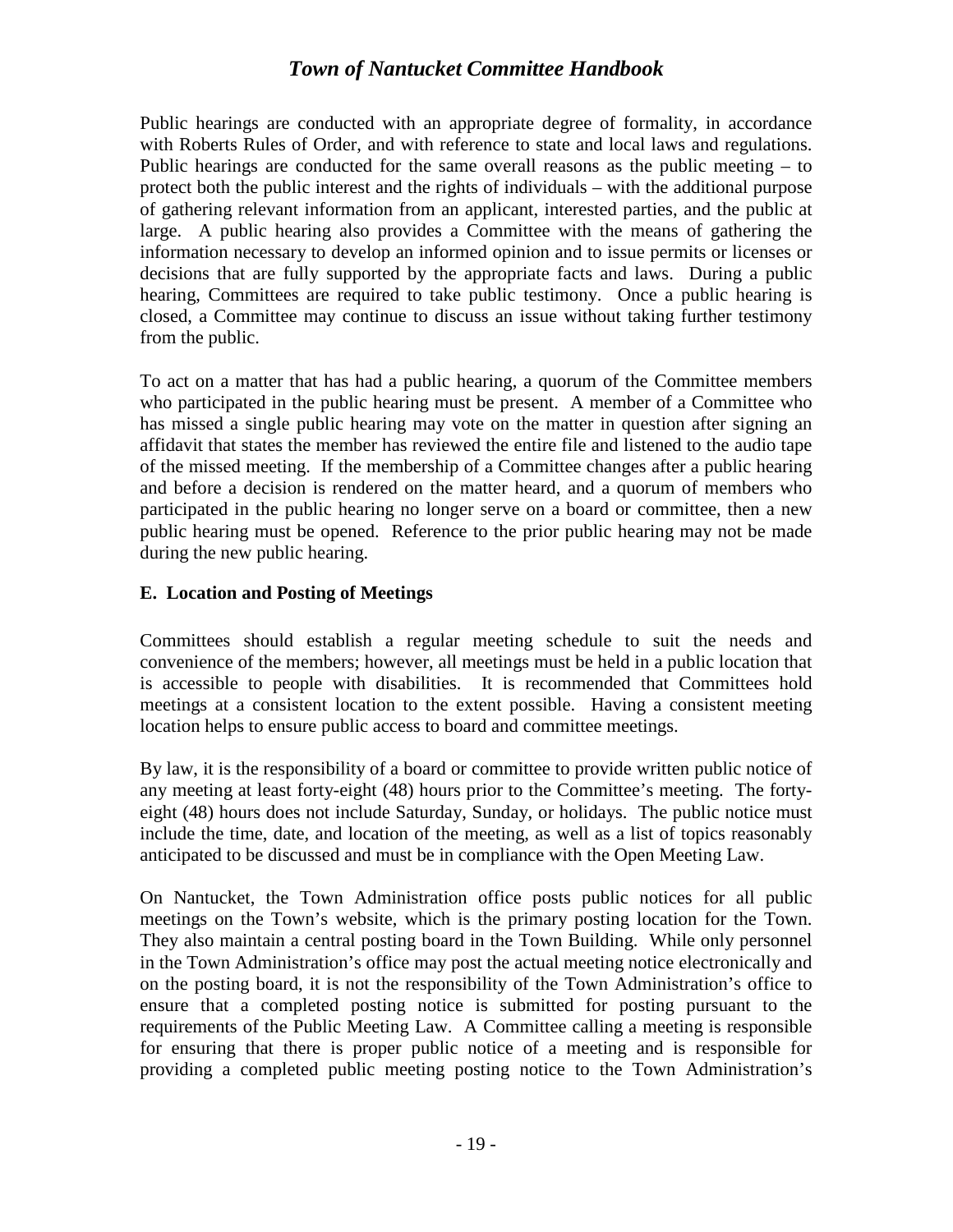office. The Town Administration's office will provide the posting notice that needs to be completed by a Committee.

#### <span id="page-21-0"></span>**F. Conduct of Meetings**

Pursuant to Sections 1-7 of the Code of the Town of Nantucket, Committees conduct business in accordance with parliamentary procedure as set out by *Robert's Rules of Order*.

#### <span id="page-21-1"></span>**G. Voting**



A vote of a Committee is necessary for a Committee to make a recommendation or decision or take a position on an issue. Any member of a Committee may make a motion to vote on business pending before the Committee. Unless specified in state law or local bylaw, a motion passes if a simple majority of board or committee members vote in favor of the motion, and it fails if a simple majority of committee members vote against the motion. For some decisions state or local law may require a super majority, such as a two-thirds majority, for a motion to be adopted. Committees that require a super majority for some votes are supported by professional staff who will advise when a super majority vote is necessary. Once a Committee adopts a motion then it becomes the official position of the Committee on the issue for which the motion was made.

In the event of a tie vote on a motion, the motion fails. If a motion fails, then the Committee has not taken action on the issue for which the motion was made. A Committee must take affirmative action, which means adopting a motion by the required majority vote, to take action on an issue pending before a board or committee. If a motion fails because it did not receive the necessary majority vote, then another motion is necessary for a Committee to take action on the matter for which the failed motion was made. In most cases, a matter can be deferred for action by a Committee to a later date. However, some regulatory Committees have restrictions on carrying matters forward and there may be time constraints on when the regulatory Committee has to take action on a matter pending before the Committee. Regulatory Committees should consult with the professional staff to ensure that there are no inadvertent or unintended consequences which may result from failure to take action on a matter pending before the Committee.

A formal vote is not required for routine business, such as the approval of meeting minutes unless the meeting is held remotely, then all votes must be by roll call vote. A Committee may conduct routine business through the general consensus of the Committee. If a member objects to approving a matter by general consensus of the Committee, then a formal vote is required.

#### Remote Voting

Prior to COVID-19 pandemic, at the start of any meeting during which a member of a public body will participate remotely, the chair must announce the name of any member who is participating remotely; such information must also be recorded in the meeting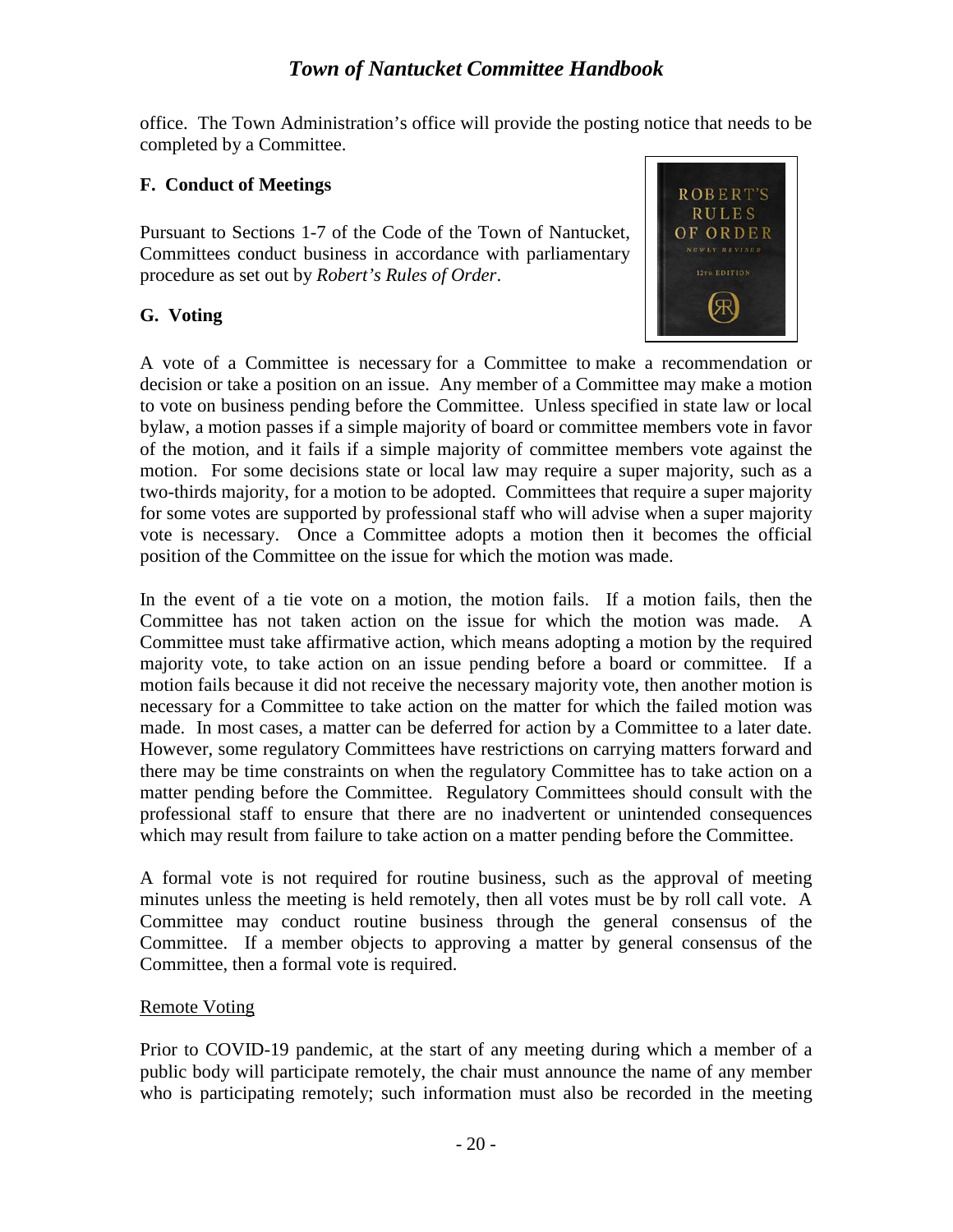minutes. The chair's statement does not need to contain any detail about the reason for the member's remote participation.

Members of public bodies who participate remotely may vote and shall not be deemed absent for purposes of G.L. c. 39, § 23D. In addition, members who participate remotely may participate in executive sessions but must state at the start of any such session that no other person is present or able to hear the discussion at the remote location, unless the public body has approved the presence of that individual.

Following the State of Emergency issued during the COVID-19 pandemic, Chapter 20 of the Acts of 2021 was signed into law and extended certain COVID measures, namely that remote meetings of public bodies could continue through April 1, 2022. The Act authorizes all members of a public body to continue participating in meetings remotely; the Open Meeting Law's requirement that a quorum of the body and the chair be physically present at the meeting location remains suspended. This section will be updated following any action by the State Legislature.

#### <span id="page-22-0"></span>**H. Agendas**

The Chair of a Committee is usually tasked with preparing the agenda for a Committee meeting. If Town personnel are available to staff a Committee, then for practical reasons, the setting of an agenda for a Committee meeting is usually done in consultation with staff. Agendas for public meetings may vary slightly for a Committee; however, agendas generally will include:

- Calling the Meeting to Order
- Approval of Minutes
- Committee Business
- New Business
- Old Business
- Adjournment

An agenda for a public meeting may include a public hearing. While part of a public meeting, the conduct of a public hearing is much different than the conduct of a public meeting. Staff can be consulted on how public hearings are conducted for specific boards or committees. Information on public hearings is in Section 5(D) of this handbook.

#### <span id="page-22-1"></span>**I. Meeting Minutes**

All Committees must keep minutes of every committee meeting. Committees will often select a Committee Secretary, who is a member of the Committees that is responsible for keeping meeting minutes. The minutes, which must be created and approved in a timely manner which is within three meetings or 30 days, whichever is later, must include:

- The date, time and place of the meeting;
- The members present or absent;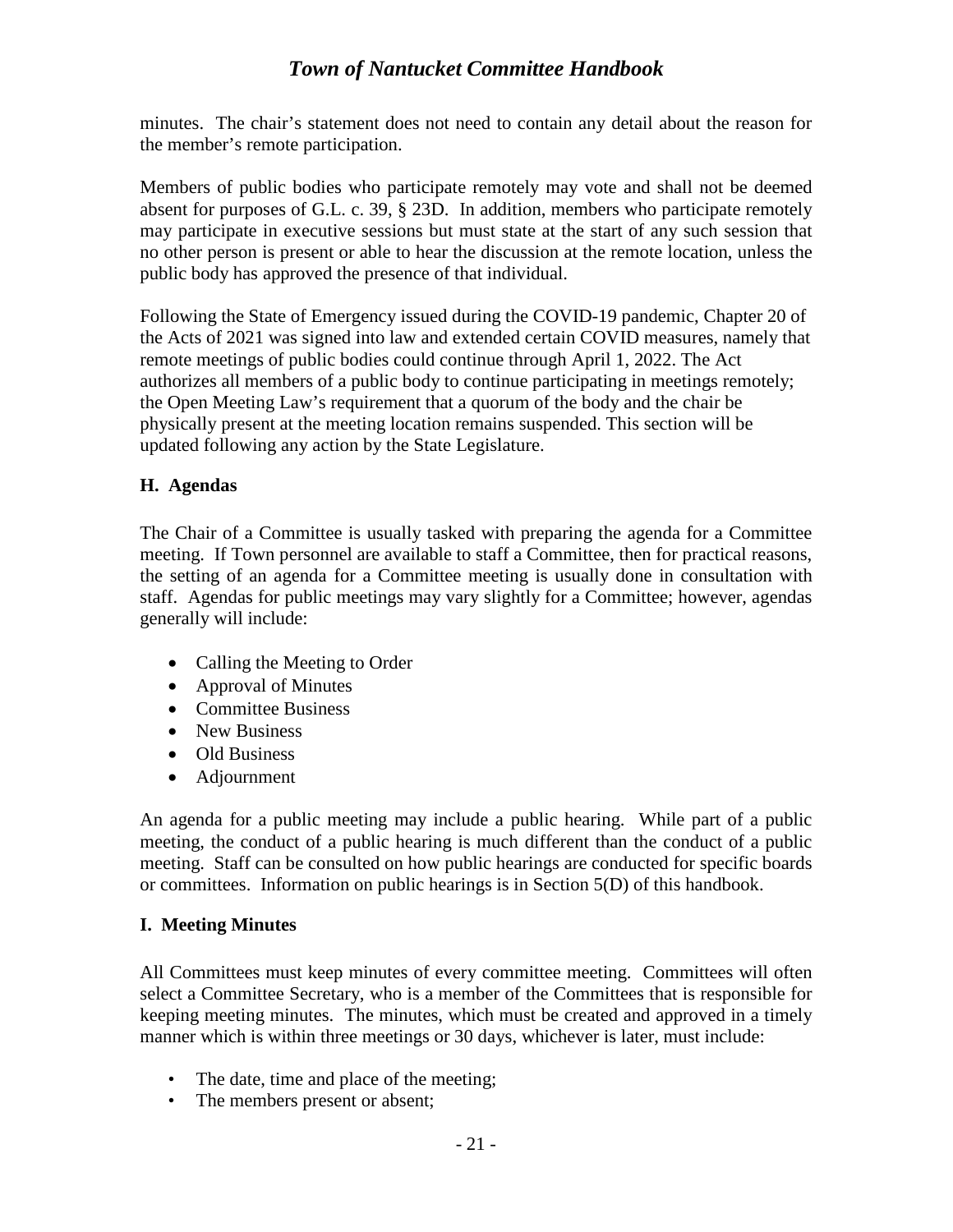- The decisions made, and actions taken, including a record of all votes;
- A summary of the discussions on each subject;
- A list of all documents and exhibits used at the meeting; and
- The name of any member who participated in the meeting remotely.

Meeting minutes provide an official record of the actions and votes taken by a board or committee during a meeting and a summary of the important topics raised and discussed. They are not intended to be a verbatim transcript of the meeting, but must contain a summary of each subject discussed, a list of documents and other exhibits used at a meeting, and decisions made, and actions taken on each matter so that someone reading the minutes can clearly understand the discussions and actions that took place.

Prior to voting to approve the minutes, members of the Committee will be given the opportunity to review minutes of a previous meeting. A Committee may vote to correct minutes to ensure they accurately reflect the prior proceeding.

Minutes become the official record of a meeting only after they have been approved by the Committee. However, meeting minutes are considered a public record before they are formally approved by a Committee, and draft meeting minutes are subject to public records requests. For updated information regarding minutes please consult Town Administration or the state's Open Meeting Law and Public Records Law websites.

#### <span id="page-23-0"></span>**J. Public Records**

The Massachusetts Public Records Law (MGL Chapter 66, §10) provides the public with the right to access public records. What constitutes a public record is broadly defined, and includes all documentary materials made or received by any town official, Committee member, or employee. There are specific exceptions for documents related to personnel and medical files, proposals and bids, and appraisals of property that are not subject to public records requests under the Public Records Law.

All minutes, informational data, photographs, recordings, maps, memoranda, and circulated materials used by a Committee, including notes, recordings, or other materials used to prepare minutes, are part of the official record of the session and must be maintained. Town Administration or the appropriate Town personnel should be consulted if a Committee has a question concerning the public records status of a specific document. Committees should coordinate any response to a public records request with Town Administration.

Effective January 1, 2017, the Massachusetts Public Records Law, G.L. c.66 and  $c.4 \frac{87}{26}$ ) provides that a municipality must, within ten (10) business days (Mondays through Fridays, excluding legal holidays), respond to a request for records by providing access to or a copy of such records, or explaining any delay or denial. In compliance with the Law, the Town has created a Records Access Officer (RAO) to assist with managing public requests. The RAO can be reached at publicrecords@nantucket-ma.gov or at Town Administration.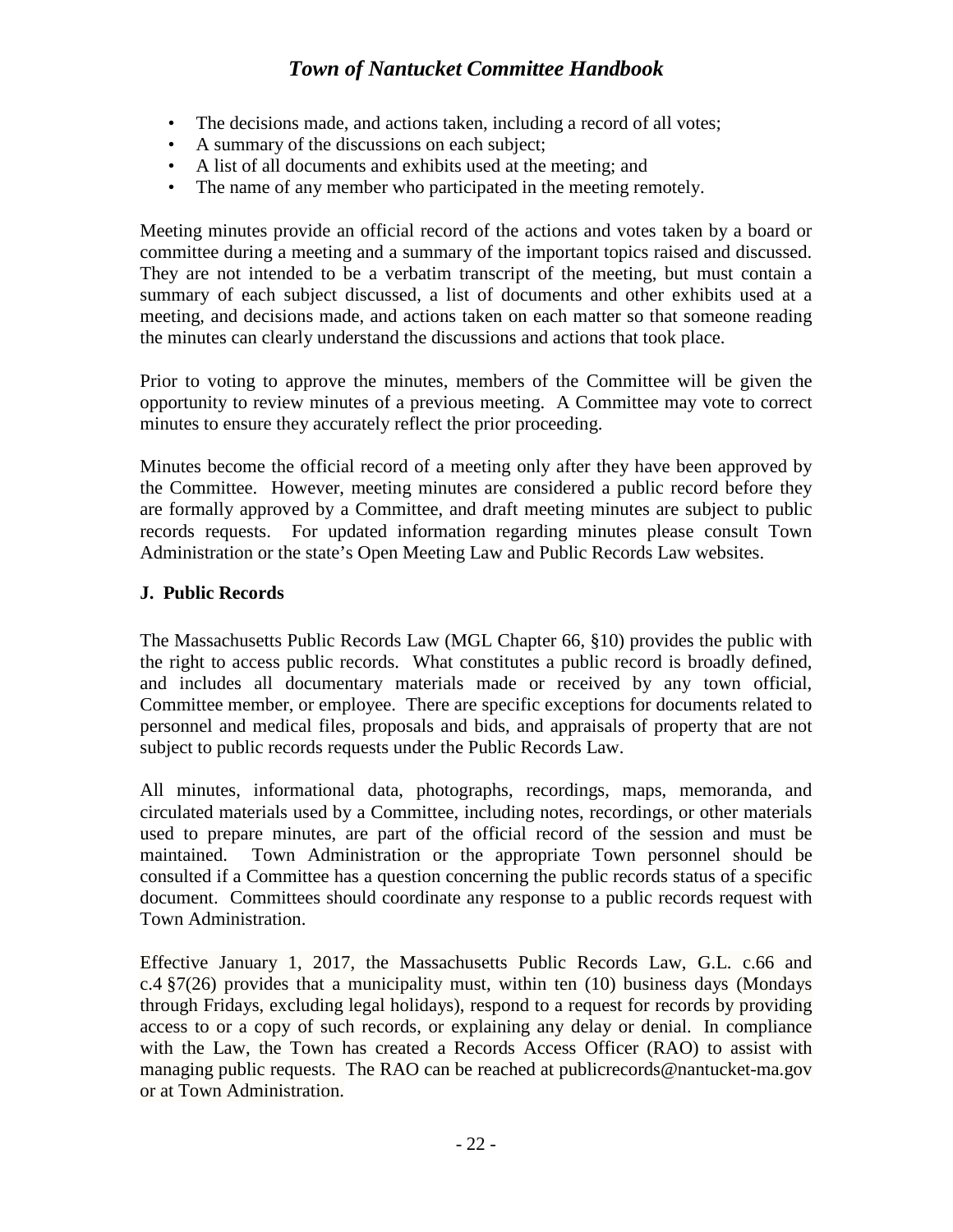## <span id="page-24-0"></span>**Section 6 – Compensation and Reimbursement**

#### <span id="page-24-1"></span>**A. Compensation**

With the exceptions of the Select Board and the Abatement Advisory Committee, all members of boards and committees serve on a volunteer basis and receive no compensation for their service.

#### <span id="page-24-2"></span>**B. Reimbursement**

The Town may pay some expenses for Committee members that are incurred while conducting Committee business, with prior approval. The types of expenses for which the Town may provide payment include travel expenses and the cost of seminars that are held off-island. Any expenses the Town may pay are subject to the availability of funding and approval by the appropriate Town personnel.

Approval for reimbursement must be sought prior to any expense being incurred. Department Heads supporting the operations of a Committee will decide if a reimbursement request will be approved. For any Committee that is not directly supported by Town personnel, the Town Manager must approve any reimbursement request.

Reimbursements that are approved will be made consistently with the Town's reimbursement policy, which requires that a receipt is provided for all expenses for which reimbursement is being sought. Town policy also limits the level of reimbursement for certain per diem expenses such as meals. A Town Expense Report must be completed to receive reimbursement for per diem expenses. Any questions regarding reimbursement should be referred to Town Administration.

## <span id="page-24-3"></span>**Section 7 – Relationship between Town Personnel and Committees**

Article IV of the Town Charter for the Town of Nantucket outlines the responsibilities of the Town Manager, who is the chief administrative officer for the Town of Nantucket. According to the Town Charter, the Town Manager is responsible for the efficient operations of the Town and its departments. Working with Town Department Heads, the Town Manager is ultimately responsible for all personnel and administrative processes of the Town and its departments. As a result, Town personnel report to Town Department Heads and ultimately to the Town Manager. **Town personnel do not report to committees**.

While Town personnel do not report to Committees, Town personnel do fulfill an important support and advisory role for Committees. Town personnel support Committees to help them carry out their charge or assignment. In some instances, Town personnel may be ex officio (who can be voting or non-voting depending on the appointment criteria) members of a Committee, but may or may not participate in the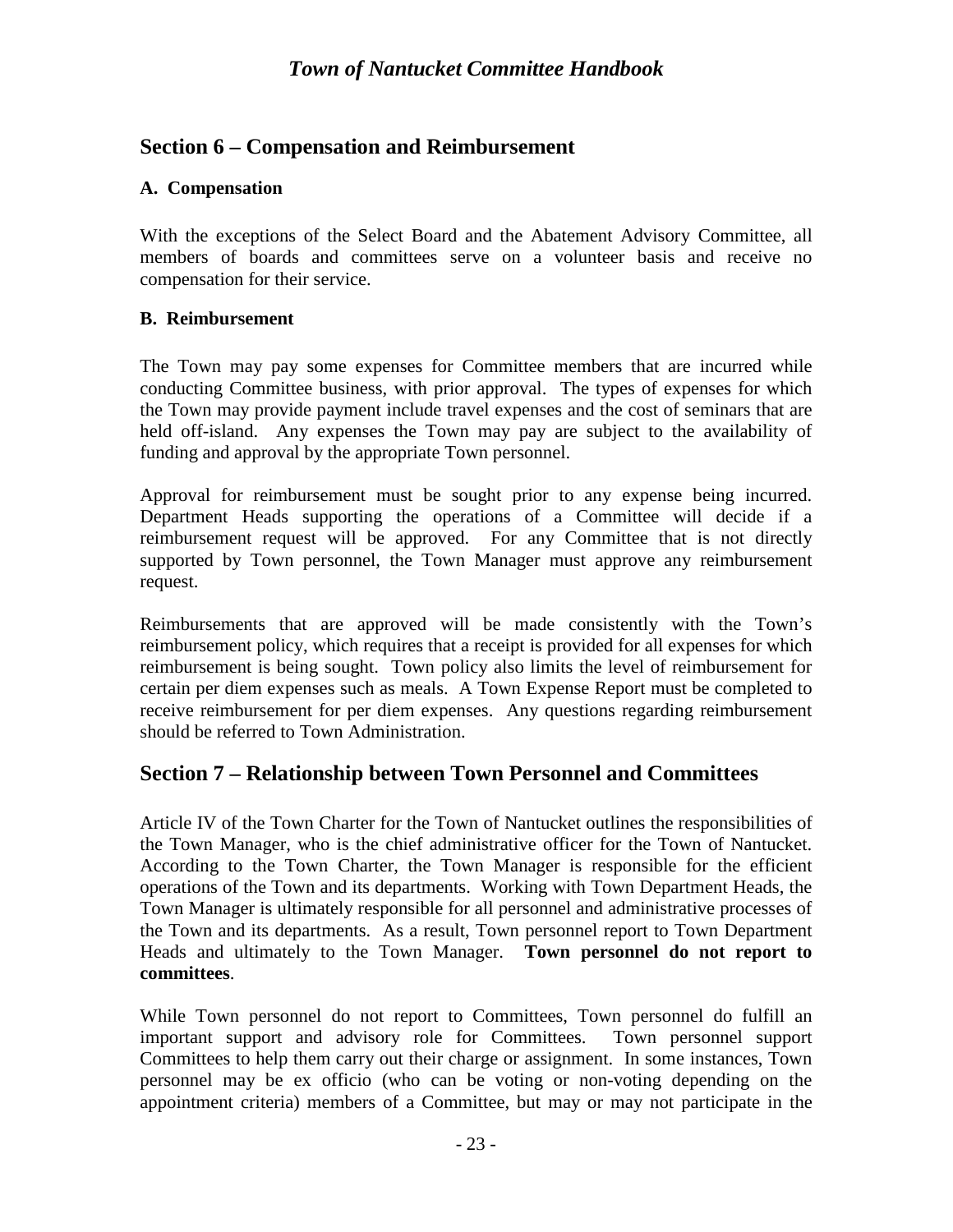Committee's decision-making process. Town personnel may be assigned to assist a Committee and may provide administrative assistance to the extent possible. This assistance may include preparing staff reports and providing analysis and information to assist a Committee in developing its recommendations or decisions on a specific matter, or to assist a Committee in carrying out its statutory charge.

Town personnel support the work of a Committee as a whole, and not individual members of a committee. Any requests for information or support should be made by the Committee during a public meeting and should clearly be within the framework of the Committee's charge or assignment. Town personnel will determine the way to meet the request of a Committee. **Individual members of a board or committee, or a board or committee as a whole, do not direct the work of Town personnel**.

Formal contacts between members of a Committee and Town personnel should be limited to the personnel assigned to support the Committee. Unless otherwise specified, Department Heads are the point of contact between a Committee and a Town department. **Individual committee members should not ask for individual reports, favors, or special consideration from Town personnel.** 

Information requests of a Committee that are made outside of a public meeting should be made through the Chair of the Committee to the appropriate Town personnel. The request for information should be for the entire Committee. Membership on a Committee does not give an individual member greater access to information than the general public, and requests for information from an individual member of a Committee is treated as a request for information from the general public.

When making information or support requests, Committees are asked to consider the other responsibilities of Town personnel supporting the Committee's work, as well as consider potential labor and employment implications (such as the Fair Labor Standards Act). Town personnel serving as staff to Committees are often Department Heads, who are responsible for the operations of their respective Town departments. The priority of departmental operations may supersede the work requested by a board or committee. Department Heads will prioritize the work of a department and direct the work of departmental personnel accordingly. In prioritizing work, there often are issues a Department Head needs to consider of which a Committee is unaware. At times these considerations may relate to confidentiality, which could affect the ability to respond to a request of a Committee.

Town personnel assigned to staff a Committee may also serve in an advisory capacity to the Committee. The role Town personnel may serve is very similar to the role advisory Committees serve, which is in an advisory capacity to the Select Board. Staff members to Committees are selected by the Town Manager or Department Head on the basis of their professional and technical abilities to support the work of a Committee, as well as their workload and availability. Committees are not to delegate work to Town employees directly.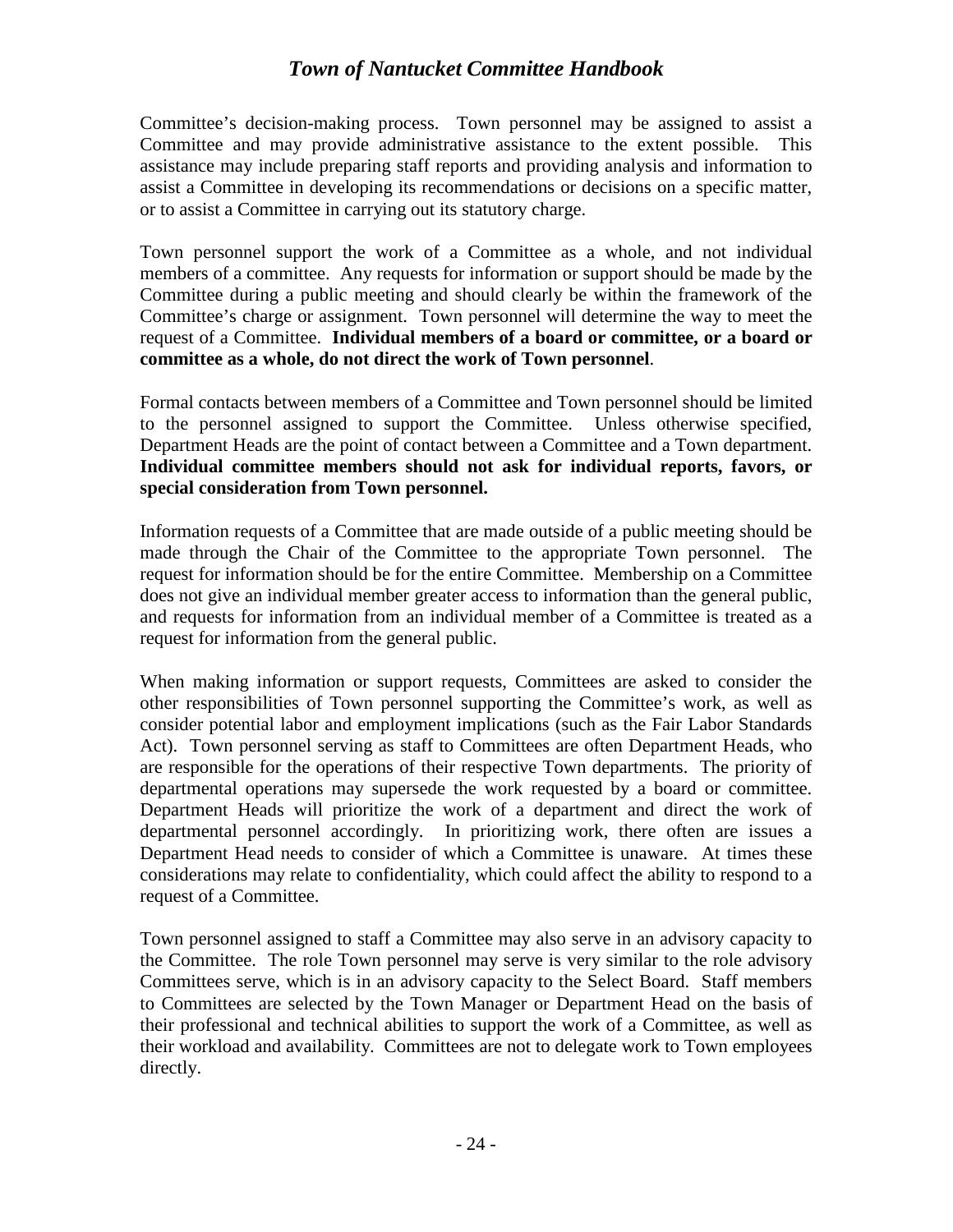Staff members for a Committee are expected to provide impartial and unbiased advice to the Committee. This includes providing guidance to Committees to ensure decisions are consistent with state and local laws, and Town policy. However, Committee members should be aware that Town personnel are ultimately responsible to the Town Manager, who is accountable to the Select Board. If an instance arises where a Department Head serving as staff to a Committee disagrees with the recommendation of a Committee, it is the staff member's responsibility to advise the Town Manager of that disagreement. In making a final decision on a matter in which there is disagreement, the appropriate Town entity will consider the advice of the Committee, and the advice of Town personnel.

## <span id="page-26-0"></span>**Section 8 – Media Relations**

Members of Committees may be approached by the media for comment on an issue under consideration by a Committee, or for a comment on an event related to a committee's charge. As a representative of the Town, Committee members have an obligation to ensure information provided to the media is accurate. Consulting with the appropriate Town personnel before responding to an inquiry from the media is recommended to ensure the accuracy of information provided to the media.

While serving on Committee, there may be a time when an individual member of a Committee disagrees with the decision of a Committee. If such an instance arises, members are reminded that pursuant to Section 2(B) of this handbook that it is their responsibility to uphold the decision of a Committee. Members are not prohibited from expressing their personal opinion. However, if a personal opinion is expressed, then it should be made clear that it is a personal opinion and not the opinion of the Committee. This includes letters to the editor. If a member chooses to express a dissenting opinion to a Committee decision through a letter to the editor, then the letter should be signed as a private citizen.

Pursuant to the Open Meeting Law, the media may make any audio or video recording of a public meeting, so long as no active interference with the conduct of the meeting arises as a result of the recording. Video recordings should be made from a fixed location.

<end>